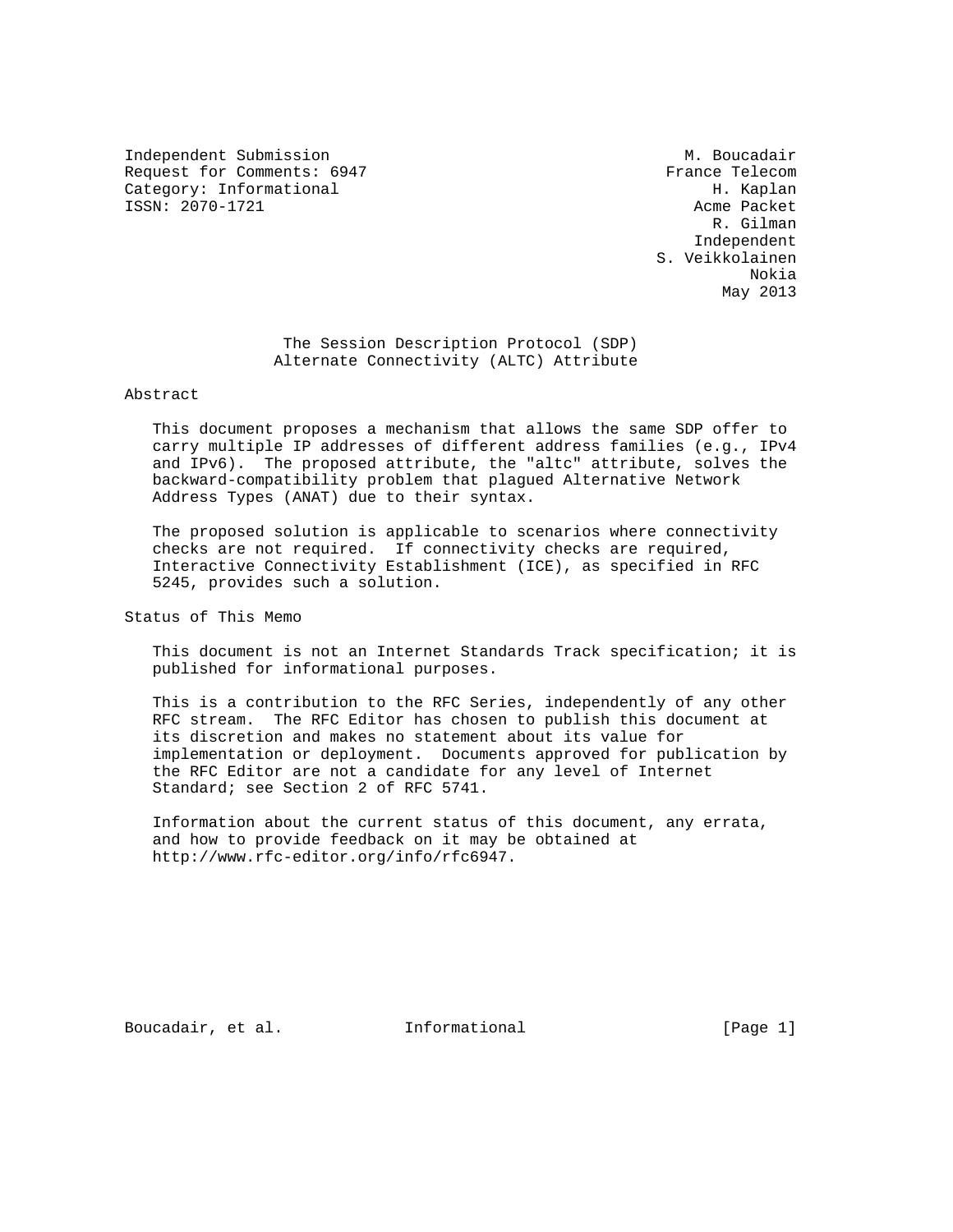# Copyright Notice

 Copyright (c) 2013 IETF Trust and the persons identified as the document authors. All rights reserved.

 This document is subject to BCP 78 and the IETF Trust's Legal Provisions Relating to IETF Documents (http://trustee.ietf.org/license-info) in effect on the date of publication of this document. Please review these documents carefully, as they describe your rights and restrictions with respect to this document.

# Table of Contents

| $\overline{3}$<br>1.1.<br>$\overline{4}$<br>1.2.<br>5<br>1.3.<br>5<br>Requirements Language<br>1.4.<br>5<br>6<br>3. Overview of the ALTC Mechanism<br>$\overline{6}$<br>3.1.<br>7<br>3.2. Rationale for the Chosen Syntax<br>8<br>4. Alternate Connectivity Attribute<br>8<br>4.1.<br>9<br>$\overline{9}$<br>11<br>4.2.2. Usage of ALTC in an SDP Answer<br>4.2.3. Interaction with ICE<br>11<br>4.2.4. Interaction with SDP-Cap-Neg<br>11<br>11<br>5.<br>12<br>б.<br>12<br>$7$ .<br>12<br>8.<br>12<br>Normative References<br>8.1.<br>12<br>Informative References<br>8.2.<br>15<br>Appendix A.<br>15<br>16<br>A.2.<br>Introducing IPv6 into SIP-Based Architectures<br>17<br>A.3.<br>17<br>A.3.1. Avoiding Crossing CGN Devices<br>Basic Scenario for IPv6 SIP Service Delivery<br>17<br>A.3.2.<br>18<br>Avoiding IPv4/IPv6 Interworking<br>A.3.3.<br>DBE Bypass Procedure<br>20<br>A.3.4.<br>Direct Communications between IPv6-Enabled User<br>A.3.5.<br>22 | $1$ . | $\overline{3}$ |
|-----------------------------------------------------------------------------------------------------------------------------------------------------------------------------------------------------------------------------------------------------------------------------------------------------------------------------------------------------------------------------------------------------------------------------------------------------------------------------------------------------------------------------------------------------------------------------------------------------------------------------------------------------------------------------------------------------------------------------------------------------------------------------------------------------------------------------------------------------------------------------------------------------------------------------------------------------------------|-------|----------------|
|                                                                                                                                                                                                                                                                                                                                                                                                                                                                                                                                                                                                                                                                                                                                                                                                                                                                                                                                                                 |       |                |
|                                                                                                                                                                                                                                                                                                                                                                                                                                                                                                                                                                                                                                                                                                                                                                                                                                                                                                                                                                 |       |                |
|                                                                                                                                                                                                                                                                                                                                                                                                                                                                                                                                                                                                                                                                                                                                                                                                                                                                                                                                                                 |       |                |
|                                                                                                                                                                                                                                                                                                                                                                                                                                                                                                                                                                                                                                                                                                                                                                                                                                                                                                                                                                 |       |                |
|                                                                                                                                                                                                                                                                                                                                                                                                                                                                                                                                                                                                                                                                                                                                                                                                                                                                                                                                                                 |       |                |
|                                                                                                                                                                                                                                                                                                                                                                                                                                                                                                                                                                                                                                                                                                                                                                                                                                                                                                                                                                 |       |                |
|                                                                                                                                                                                                                                                                                                                                                                                                                                                                                                                                                                                                                                                                                                                                                                                                                                                                                                                                                                 |       |                |
|                                                                                                                                                                                                                                                                                                                                                                                                                                                                                                                                                                                                                                                                                                                                                                                                                                                                                                                                                                 |       |                |
|                                                                                                                                                                                                                                                                                                                                                                                                                                                                                                                                                                                                                                                                                                                                                                                                                                                                                                                                                                 |       |                |
|                                                                                                                                                                                                                                                                                                                                                                                                                                                                                                                                                                                                                                                                                                                                                                                                                                                                                                                                                                 |       |                |
|                                                                                                                                                                                                                                                                                                                                                                                                                                                                                                                                                                                                                                                                                                                                                                                                                                                                                                                                                                 |       |                |
|                                                                                                                                                                                                                                                                                                                                                                                                                                                                                                                                                                                                                                                                                                                                                                                                                                                                                                                                                                 |       |                |
|                                                                                                                                                                                                                                                                                                                                                                                                                                                                                                                                                                                                                                                                                                                                                                                                                                                                                                                                                                 |       |                |
|                                                                                                                                                                                                                                                                                                                                                                                                                                                                                                                                                                                                                                                                                                                                                                                                                                                                                                                                                                 |       |                |
|                                                                                                                                                                                                                                                                                                                                                                                                                                                                                                                                                                                                                                                                                                                                                                                                                                                                                                                                                                 |       |                |
|                                                                                                                                                                                                                                                                                                                                                                                                                                                                                                                                                                                                                                                                                                                                                                                                                                                                                                                                                                 |       |                |
|                                                                                                                                                                                                                                                                                                                                                                                                                                                                                                                                                                                                                                                                                                                                                                                                                                                                                                                                                                 |       |                |
|                                                                                                                                                                                                                                                                                                                                                                                                                                                                                                                                                                                                                                                                                                                                                                                                                                                                                                                                                                 |       |                |
|                                                                                                                                                                                                                                                                                                                                                                                                                                                                                                                                                                                                                                                                                                                                                                                                                                                                                                                                                                 |       |                |
|                                                                                                                                                                                                                                                                                                                                                                                                                                                                                                                                                                                                                                                                                                                                                                                                                                                                                                                                                                 |       |                |
|                                                                                                                                                                                                                                                                                                                                                                                                                                                                                                                                                                                                                                                                                                                                                                                                                                                                                                                                                                 |       |                |
|                                                                                                                                                                                                                                                                                                                                                                                                                                                                                                                                                                                                                                                                                                                                                                                                                                                                                                                                                                 |       |                |
|                                                                                                                                                                                                                                                                                                                                                                                                                                                                                                                                                                                                                                                                                                                                                                                                                                                                                                                                                                 |       |                |
|                                                                                                                                                                                                                                                                                                                                                                                                                                                                                                                                                                                                                                                                                                                                                                                                                                                                                                                                                                 |       |                |
|                                                                                                                                                                                                                                                                                                                                                                                                                                                                                                                                                                                                                                                                                                                                                                                                                                                                                                                                                                 |       |                |
|                                                                                                                                                                                                                                                                                                                                                                                                                                                                                                                                                                                                                                                                                                                                                                                                                                                                                                                                                                 |       |                |
|                                                                                                                                                                                                                                                                                                                                                                                                                                                                                                                                                                                                                                                                                                                                                                                                                                                                                                                                                                 |       |                |
|                                                                                                                                                                                                                                                                                                                                                                                                                                                                                                                                                                                                                                                                                                                                                                                                                                                                                                                                                                 |       |                |
|                                                                                                                                                                                                                                                                                                                                                                                                                                                                                                                                                                                                                                                                                                                                                                                                                                                                                                                                                                 |       |                |
|                                                                                                                                                                                                                                                                                                                                                                                                                                                                                                                                                                                                                                                                                                                                                                                                                                                                                                                                                                 |       |                |
|                                                                                                                                                                                                                                                                                                                                                                                                                                                                                                                                                                                                                                                                                                                                                                                                                                                                                                                                                                 |       |                |

Boucadair, et al. 1nformational [Page 2]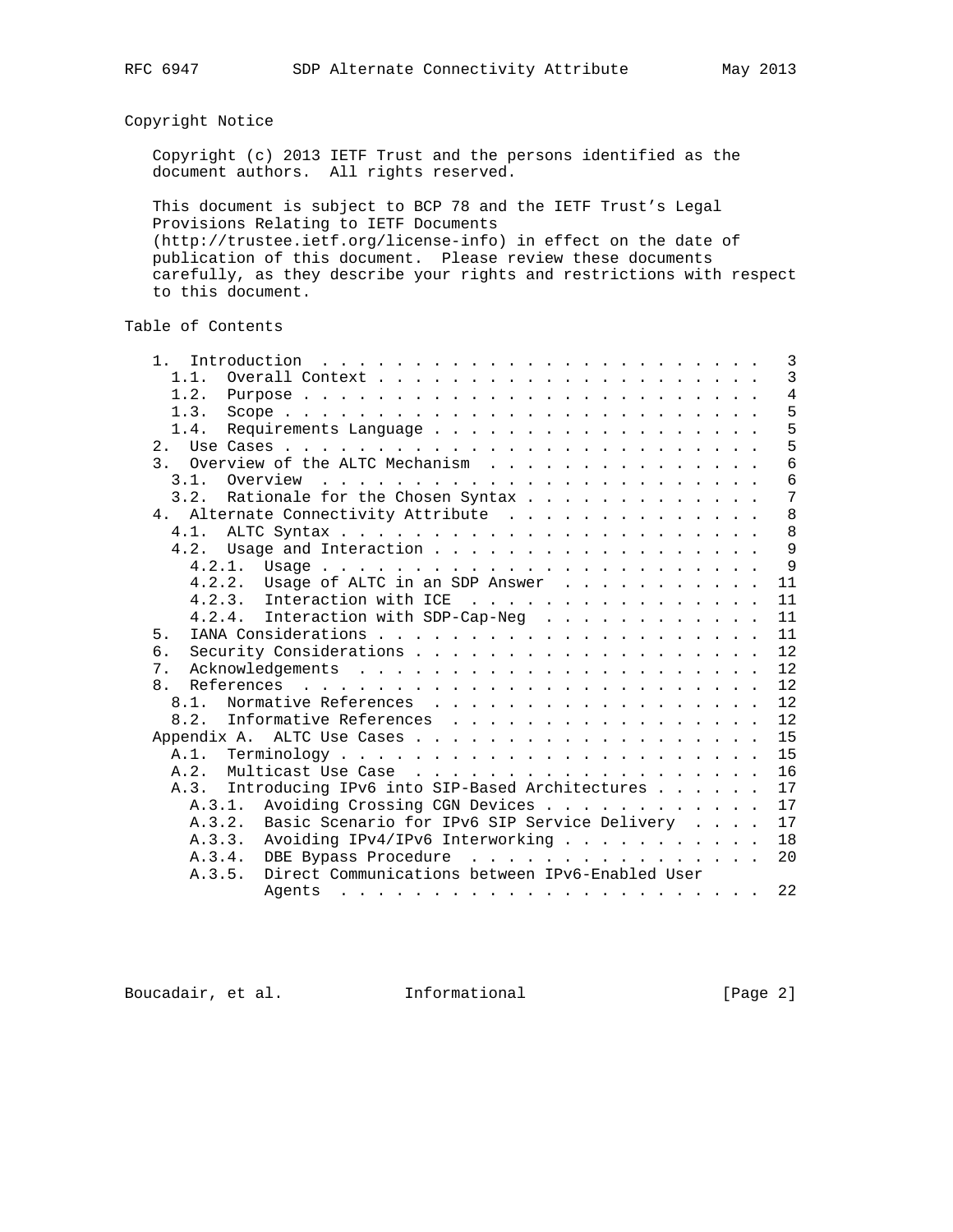# 1. Introduction

## 1.1. Overall Context

 Due to the IPv4 address exhaustion problem, IPv6 deployment is becoming an urgent need, along with the need to properly handle the coexistence of IPv6 and IPv4. The reality of IPv4-IPv6 coexistence introduces heterogeneous scenarios with combinations of IPv4 and IPv6 nodes, some of which are capable of supporting both IPv4 and IPv6 dual-stack (DS) and some of which are capable of supporting only IPv4 or only IPv6. In this context, Session Initiation Protocol (SIP) [RFC3261] User Agents (UAs) need to be able to indicate their available IP capabilities in order to increase the ability to establish successful SIP sessions, to avoid invocation of adaptation functions such as Application Layer Gateways (ALGs) and IPv4-IPv6 interconnection functions (e.g., NAT64 [RFC6146]), and to avoid using private IPv4 addresses through consumer NATs or Carrier-Grade NATs (CGNs) [RFC6888].

 In the meantime, service providers are investigating scenarios to upgrade their service offering to be IPv6 capable. The current strategies involve either offering IPv6 only, for example, to mobile devices, or providing both IPv4 and IPv6, but with private IPv4 addresses that are NATed by CGNs. In the latter case, the end device may be using "normal" IPv4 and IPv6 stacks and interfaces, or it may tunnel the IPv4 packets though a Dual-Stack Lite (DS-Lite) stack that is integrated into the host [RFC6333]. In either case, the device has both address families available from a SIP and media perspective.

 Regardless of the IPv6 transition strategy being used, it is obvious that there will be a need for dual-stack SIP devices to communicate with IPv4-only legacy UAs, IPv6-only UAs, and other dual-stack UAs. It may not be possible, for example, for a dual-stack UA to communicate with an IPv6-only UA unless the dual-stack UA has a means of providing the IPv6-only UA with an IPv6 address, while clearly it needs to provide a legacy IPv4-only device an IPv4 address. The communication must be possible in a backward-compatible fashion, such that IPv4-only SIP devices need not support the new mechanism to communicate with dual-stack UAs.

 The current means by which multiple address families can be communicated are through ANAT [RFC4091] or ICE [RFC5245]. ANAT has serious backward-compatibility problems, as described in [RFC4092], which effectively make it unusable, and it has been deprecated by the IETF [RFC5245]. ICE at least allows interoperability with legacy devices. But, ICE is a complicated and processing-intensive mechanism and has seen limited deployment and implementation in SIP applications.

Boucadair, et al. Informational [Page 3]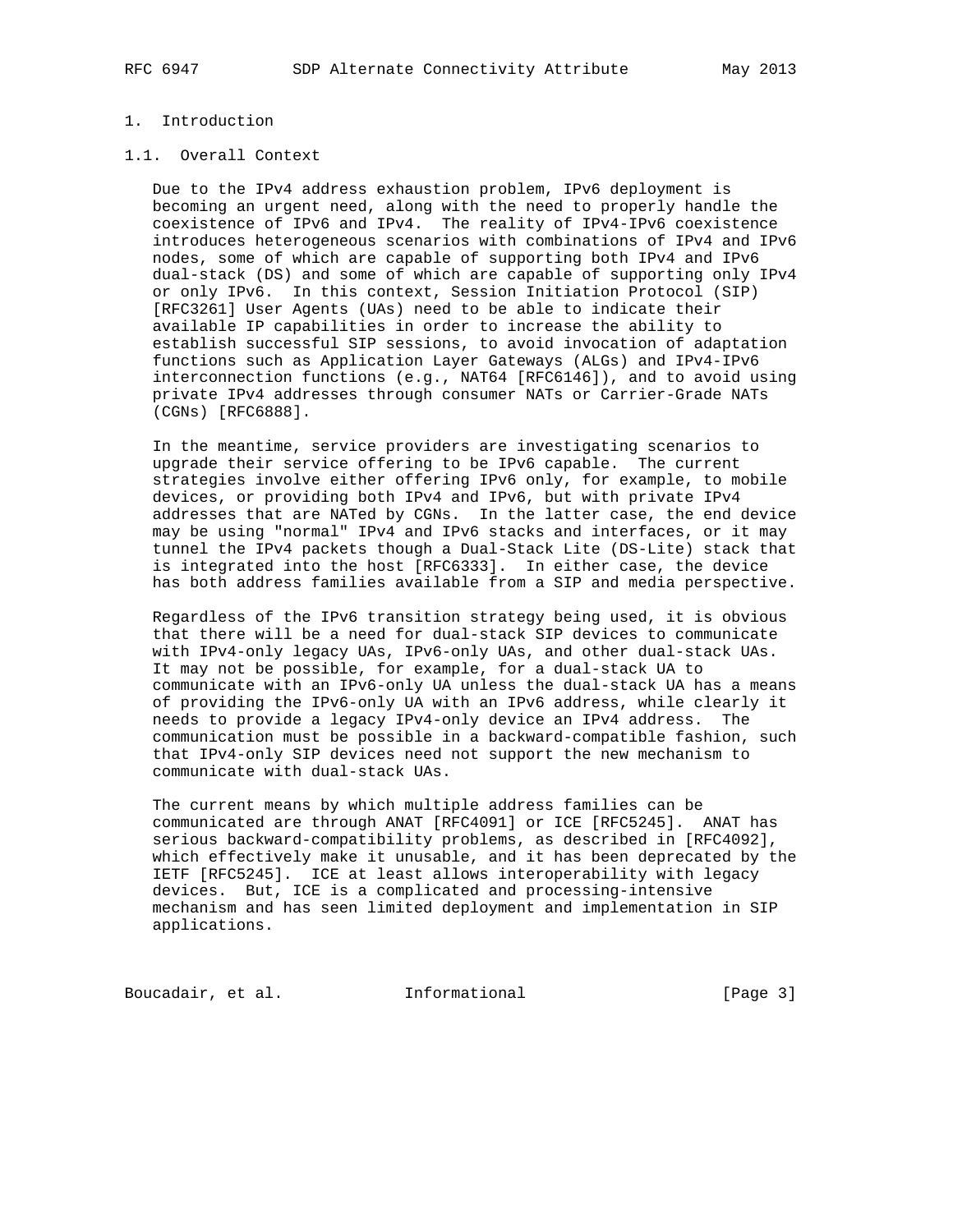ALTC has been implemented as reported in [NAT64-EXP]. No issues have been reported in that document.

## 1.2. Purpose

 This document proposes a new alternative: a backward-compatible syntax for indicating multiple media connection addresses and ports in an SDP offer, which can immediately be selected from and used in an SDP answer.

 The proposed mechanism is independent of the model described in [RFC5939] and does not require implementation of SDP Capability Negotiations (a.k.a., SDPCapNeg) to function.

 It should be noted that "backward-compatible" in this document generally refers to working with legacy IPv4-only devices. The choice has to be made, one way or the other, because to interoperate with legacy devices requires constructing SDP bodies that they would understand and support, such that they detect their local address family in the SDP connection line. It is not possible to support interworking with both legacy IPv4-only and legacy IPv6-only devices with the same SDP offer. Clearly, there are far more legacy IPv4-only devices in existence, and thus those are the ones assumed in this document. However, the syntax allows for a UA to choose which address family to be backward-compatible with, in case it has some means of determining it.

 Furthermore, even for cases where both sides support the same address family, there should be a means by which the "best" address family transport is used, based on what the UAs decide. The address family that is "best" for a particular session cannot always be known a priori. For example, in some cases the IPv4 transport may be better, even if both UAs support IPv6.

The proposed solution provides the following benefits:

- o Allows a UA to signal more than one IP address (type) in the same SDP offer.
- o Is backward compatible. No parsing or semantic errors will be experienced by a legacy UA or by intermediary SIP nodes that do not understand this new mechanism.
- o Is as lightweight as possible to achieve the goal, while still allowing and interoperating with nodes that support other similar or related mechanisms.
- o Is easily deployable in managed networks.

Boucadair, et al. Informational [Page 4]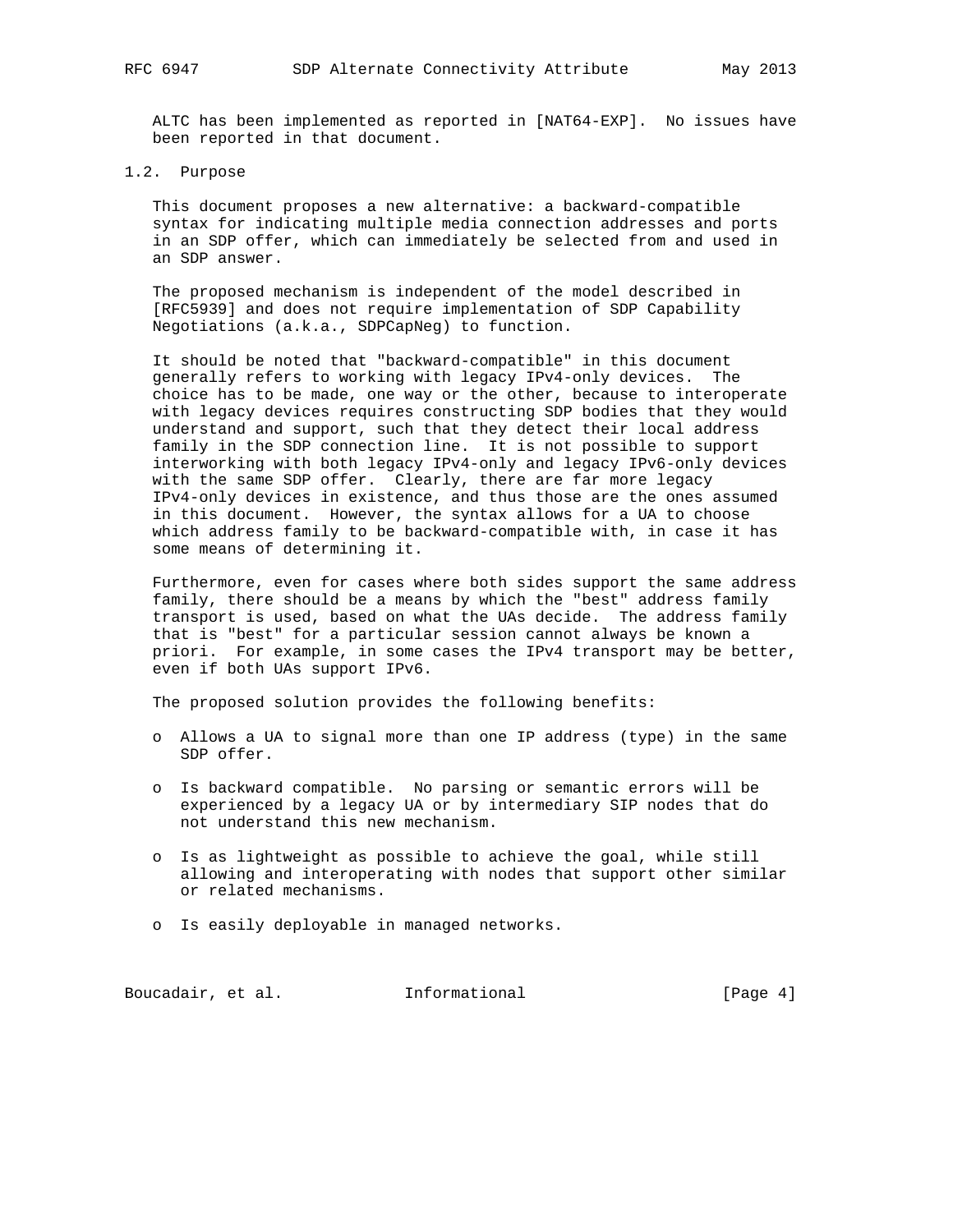o Requires minimal increase of the length of the SDP offer (i.e., minimizes fragmentation risks).

 ALTC may also be useful for the multicast context (e.g., Section 3.4 of [MULTRANS-FW] or Section 3.3 of [ADDR-ACQ]).

 More detailed information about ALTC use cases is provided in Appendix A.

1.3. Scope

 This document proposes an alternative scheme, as a replacement to the ANAT procedure [RFC4091], to carry several IP address types in the same SDP offer while preserving backward compatibility.

 While two UAs communicating directly at a SIP layer clearly need to be able to support the same address family for SIP itself, current SIP deployments almost always have proxy servers or back-to-back user agents (B2BUAs) in the SIP signaling path, which can provide the necessary interworking of the IP address family at the SIP layer (e.g., [RFC6157]). SIP-layer address family interworking is out of scope of this document. Instead, this document focuses on the problem of communicating media address family capabilities in a backward-compatible fashion. Because media can go directly between two UAs, without a priori knowledge by the User Agent Client (UAC) of which address family the far-end User Agent Server (UAS) supports, it has to offer both, in a backward-compatible fashion.

1.4. Requirements Language

 The key words "MUST", "MUST NOT", "REQUIRED", "SHALL", "SHALL NOT", "SHOULD", "SHOULD NOT", "RECOMMENDED", "MAY", and "OPTIONAL" in this document are to be interpreted as described in RFC 2119 [RFC2119].

2. Use Cases

 The ALTC mechanism defined in this document is primarily meant for managed networks. In particular, the following use cases were explicitly considered:

- o A dual-stack UAC that initiates a SIP session without knowing the address family of the ultimate target UAS.
- o A UA that receives a SIP session request with SDP offer and that wishes to avoid using IPv4 or IPv6.
- o An IPv6-only UA that wishes to avoid using a NAT64 [RFC6146].

Boucadair, et al. Informational [Page 5]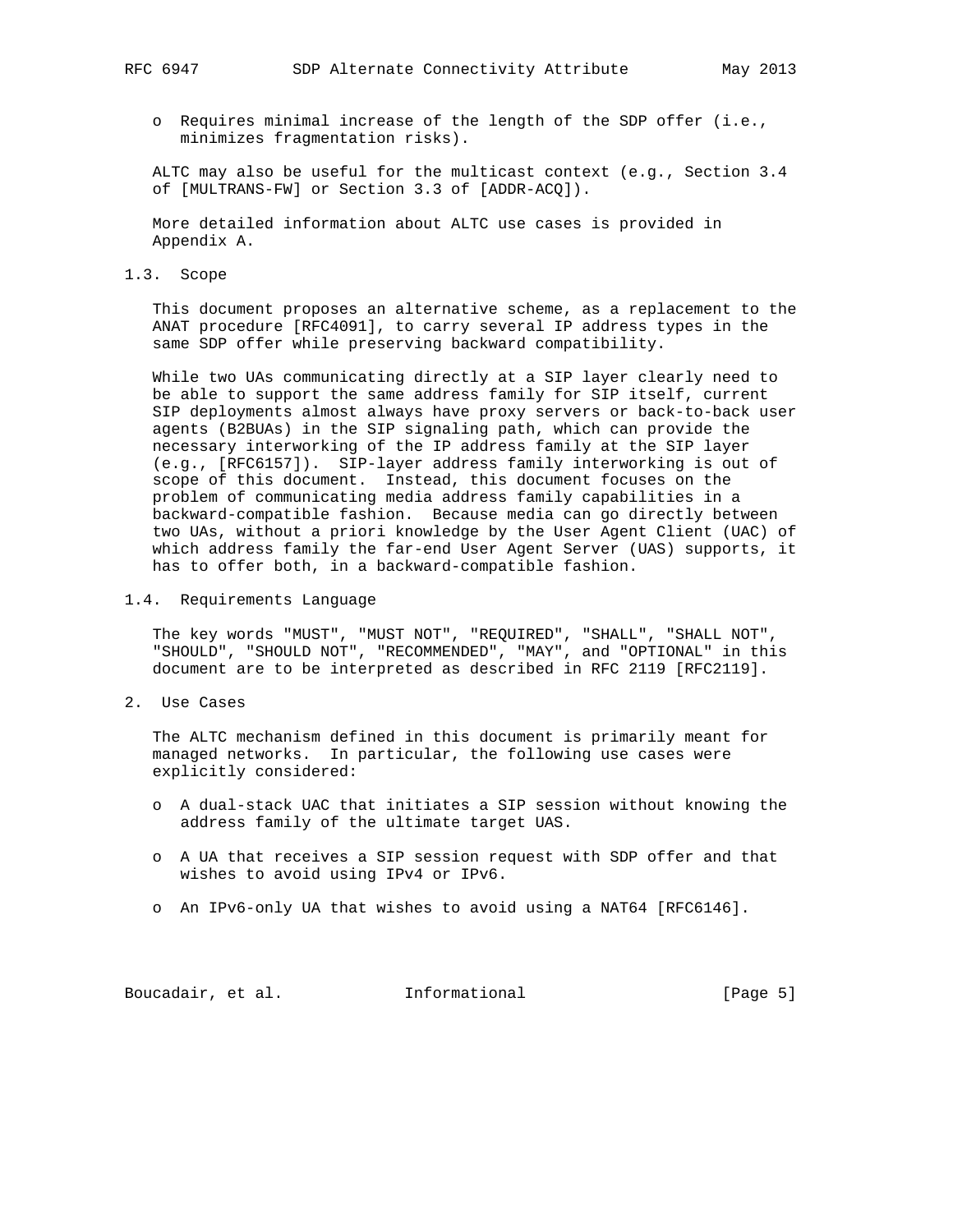- o A SIP UA behind a DS-Lite CGN [RFC6333].
- o A SIP service provider or enterprise domain of an IPv4-only and/or IPv6-only UA that provides interworking by invoking IPv4-IPv6 media relays and that wishes to avoid invoking such functions and to let media go end to end as much as possible.
- o A SIP service provider or enterprise domain of a UA that communicates with other domains and that wishes either to avoid invoking IPv4-IPv6 interworking or to let media go end to end as much as possible.
- o A SIP service provider that provides transit peering services for SIP sessions that may need to modify SDP in order to provide IPv4-IPv6 interworking, but would prefer to avoid such interworking or to avoid relaying media in general, as much as possible.
- o SIP sessions that use the new mechanism when crossing legacy SDP aware middleboxes, but that may not understand this new mechanism.
- 3. Overview of the ALTC Mechanism

#### 3.1. Overview

 The ALTC mechanism relies solely on the SDP offer/answer mechanism, with specific syntax to indicate alternative connection addresses. The basic concept is to use a new SDP attribute, "altc", to indicate the IP addresses for potential alternative connection addresses. The address that is most likely to get chosen for the session is in the normal "c=" line. Typically, in current operational networks, this would be an IPv4 address. The "a=altc" lines contain the alternative addresses offered for this session. This way, a dual-stack UA might encode its IPv4 address in the "c=" line, while possibly preferring to use an IPv6 address by explicitly indicating the preference order in the corresponding "a=altc" line. One of the "a=altc" lines duplicates the address contained in the "c=" line, for reasons explained in Section 3.2. The SDP answerer would indicate its chosen address by simply using that address family in the "c=" line of its response.

Boucadair, et al. 1nformational [Page 6]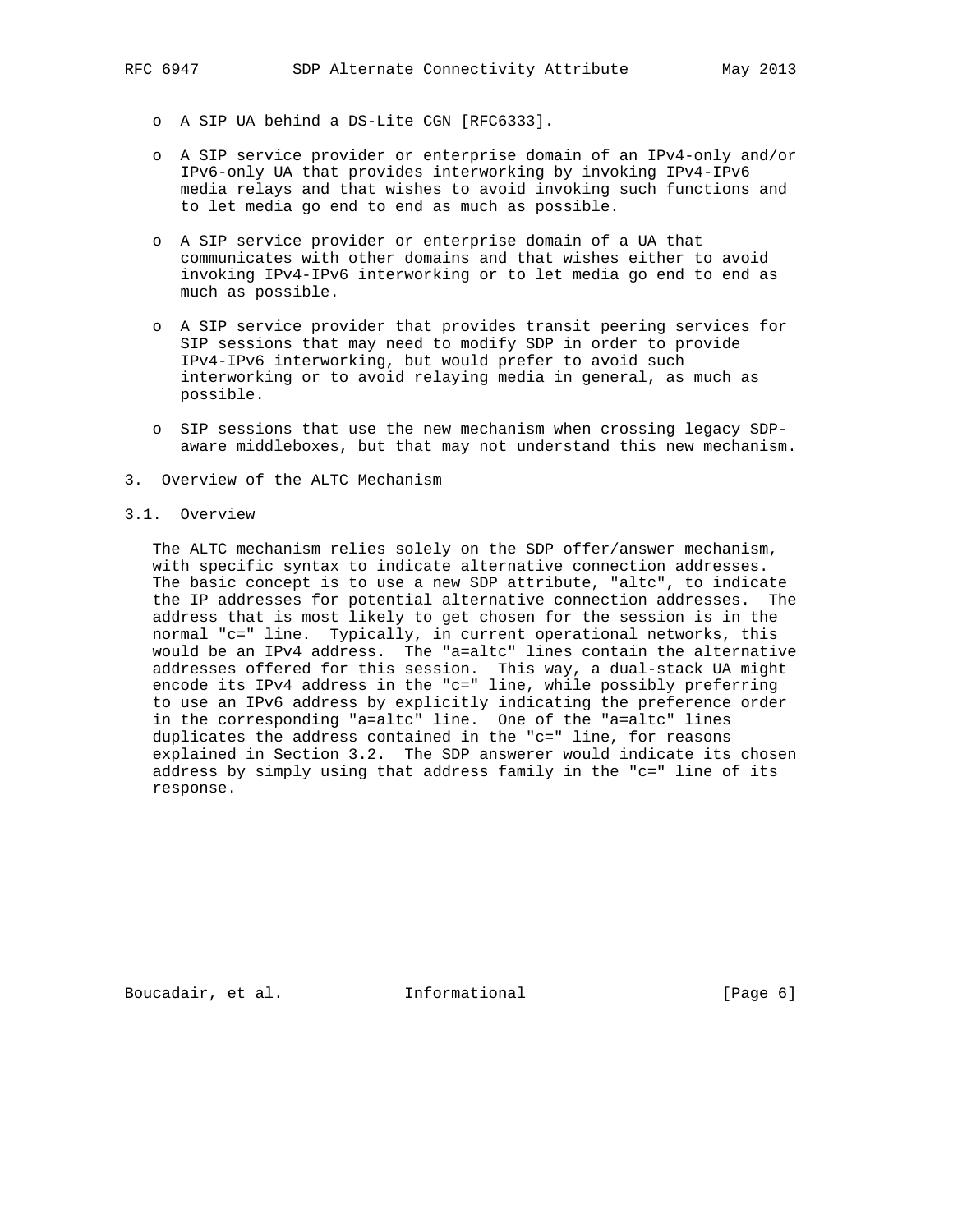An example of an SDP offer using this mechanism is as follows when IPv4 is considered most likely to be used for the session, but IPv6 is preferred:  $v=0$  o=- 25678 753849 IN IP4 192.0.2.1  $s=$  c=IN IP4 192.0.2.1  $t=0$  0 m=audio 12340 RTP/AVP 0 8 a=altc:1 IP6 2001:db8::1 45678 a=altc:2 IP4 192.0.2.1 12340 If IPv6 were considered more likely to be used for the session, the SDP offer would be as follows:  $v=0$  o=- 25678 753849 IN IP6 2001:db8::1  $s=$  c=IN IP6 2001:db8::1  $t=0$  0 m=audio 45678 RTP/AVP 0 8 a=altc:1 IP6 2001:db8::1 45678 a=altc:2 IP4 192.0.2.1 12340

 Since an alternative address is likely to require an alternative TCP/UDP port number as well, the new "altc" attribute includes both an IP address and a transport port number (or multiple port numbers). The ALTC mechanism does not itself support offering a different transport type (i.e., UDP vs. TCP), codec, or any other attribute. It is intended only for offering an alternative IP address and port number.

## 3.2. Rationale for the Chosen Syntax

 The use of an "a=" attribute line is, according to [RFC4566], the primary means for extending SDP and tailoring it to particular applications or media. A compliant SDP parser will ignore the unsupported attribute lines.

 The rationale for encoding the same address and port in the "a=altc" line as in the "m=" and "c=" lines is to provide detection of legacy SDP-changing middleboxes. Such systems may change the connection address and media transport port numbers, but not support this new mechanism, and thus two UAs supporting this mechanism would try to connect to the wrong addresses. Therefore, this document requires the SDP processor to proceed to the matching rules defined in Section 4.2.1.

Boucadair, et al. Informational [Page 7]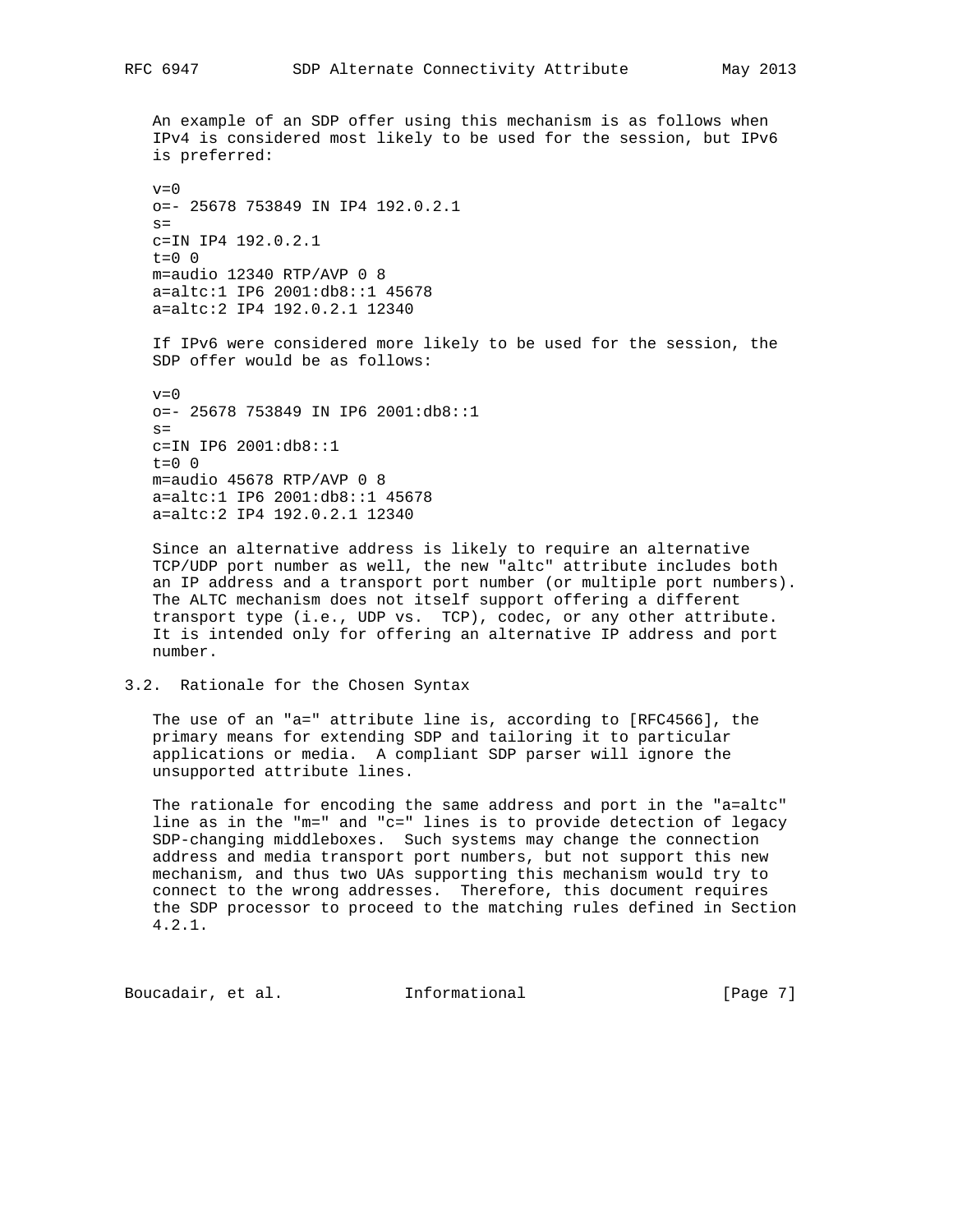- 4. Alternate Connectivity Attribute
- 4.1. ALTC Syntax

 The "altc" attribute adheres to the [RFC4566] "attribute" production. The ABNF syntax [RFC5234] of altc is provided below.

 altc-attr = "altc" ":" att-value att-value = altc-num SP addrtype SP connection-address SP port ["/" rtcp-port] altc-num = 1\*DIGIT rtcp-port = port

Figure 1: Connectivity Capability Attribute ABNF

The meaning of the fields are as follows:

- o altc-num: digit to uniquely refer to an address alternative. It indicates the preference order, with "1" indicated the most preferred address.
- o addrtype: the addrtype field as defined in [RFC4566] for connection data.
- o connection-address: a network address as defined in [RFC4566] corresponding to the address type specified by addrtype.
- o port: the port number to be used, as defined in [RFC4566]. Distinct port numbers may be used for each IP address type. If the specified address type does not require a port number, a value defined for that address type should be used.
- o rtcp-port: including an RTP Control Protocol (RTCP) port is optional. An RTCP port may be indicated in the alternative "c=" line when the RTCP port cannot be derived from the RTP port.

 The "altc" attribute is applicable only in an SDP offer. The "altc" attribute is a media-level-only attribute and MUST NOT appear at the SDP session level. (Because it defines a port number, it is inherently tied to the media level.) There MUST NOT be more than one "altc" attribute per addrtype within each media description. This restriction is necessary so that the addrtype of the reply may be used by the offerer to determine which alternative was accepted.

 The "addrtype"s of the altc MUST correspond to the "nettype" of the current connection ("c=") line.

Boucadair, et al. Informational [Page 8]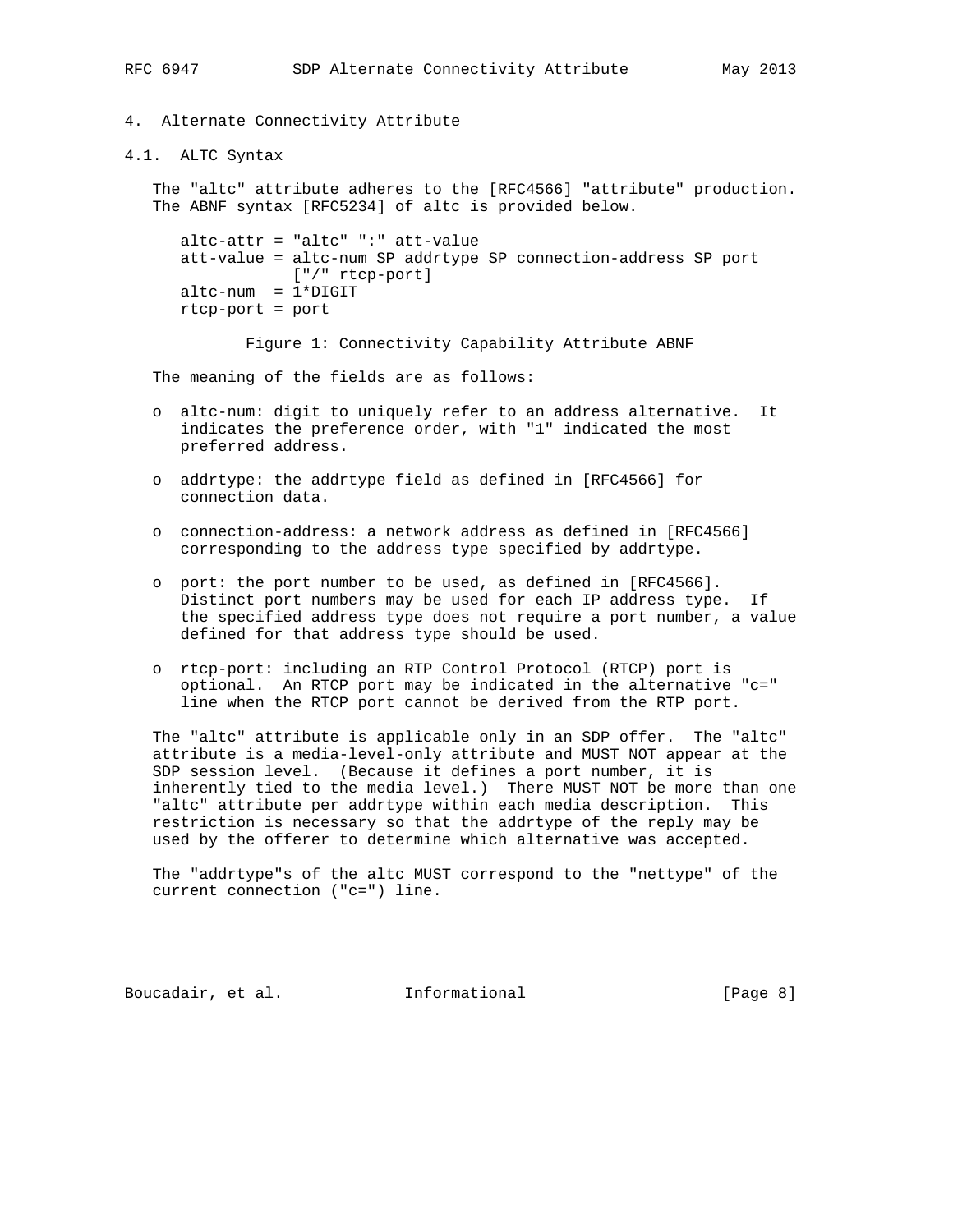A media description MUST contain two "altc" attributes: the alternative address and an alternative port. It must also contain an address and a port that "duplicate" the address/port information from the current "c=" and "m=" lines. Each media level MUST contain at least one such duplicate "altc" attribute, of the same IP address family, address, and transport port number as those in the SDP connection and media lines of its level. In particular, if a "c=" line appears within a media description, the addrtype and connection address from that "c=" line MUST be used in the duplicate "altc" attribute for that media description. If a "c=" line appears only at the session level and a given media description does not have its own connection line, then the duplicate "altc" attribute for that media description MUST be the same as the session-level address information.

 The "altc" attributes appearing within a media description MUST be prioritized. The explicit preference order is indicated in each line ("1" indicates the address with the highest priority). Given this rule, and the requirement that the address information provided in the "m=" line and "o=" line must be provided in an "altc" attribute as well, it is possible that the addresses in the "m=" line and "o=" line are not the preferred choice.

 If the addrtype of an "altc" attribute is not compatible with the transport protocol or media format specified in the media description, that "altc" attribute MUST be ignored.

 Note that "a=altc" lines describe alternative connection addresses, NOT addresses for parallel connections. When several "altc" lines are present, establishing multiple sessions MUST be avoided. Only one session is to be maintained with the remote party for the associated media description.

## 4.2. Usage and Interaction

## 4.2.1. Usage

 In an SDP offer/answer model, the SDP offer includes "altc" attributes to indicate alternative connection information (i.e., address type, address and port numbers), including the "duplicate" connection information already identified in the "c=" and "m=" lines.

 Additional, subsequent offers MAY include "altc" attributes again, and they may change the IP address, port numbers, and order of preference, but they MUST include a duplicate "altc" attribute for the connection and media lines in that specific subsequent offer. In other words, every offered SDP media description with an alternative address offer with an "altc" attribute has two "altc" attributes:

Boucadair, et al. 1nformational 1999 [Page 9]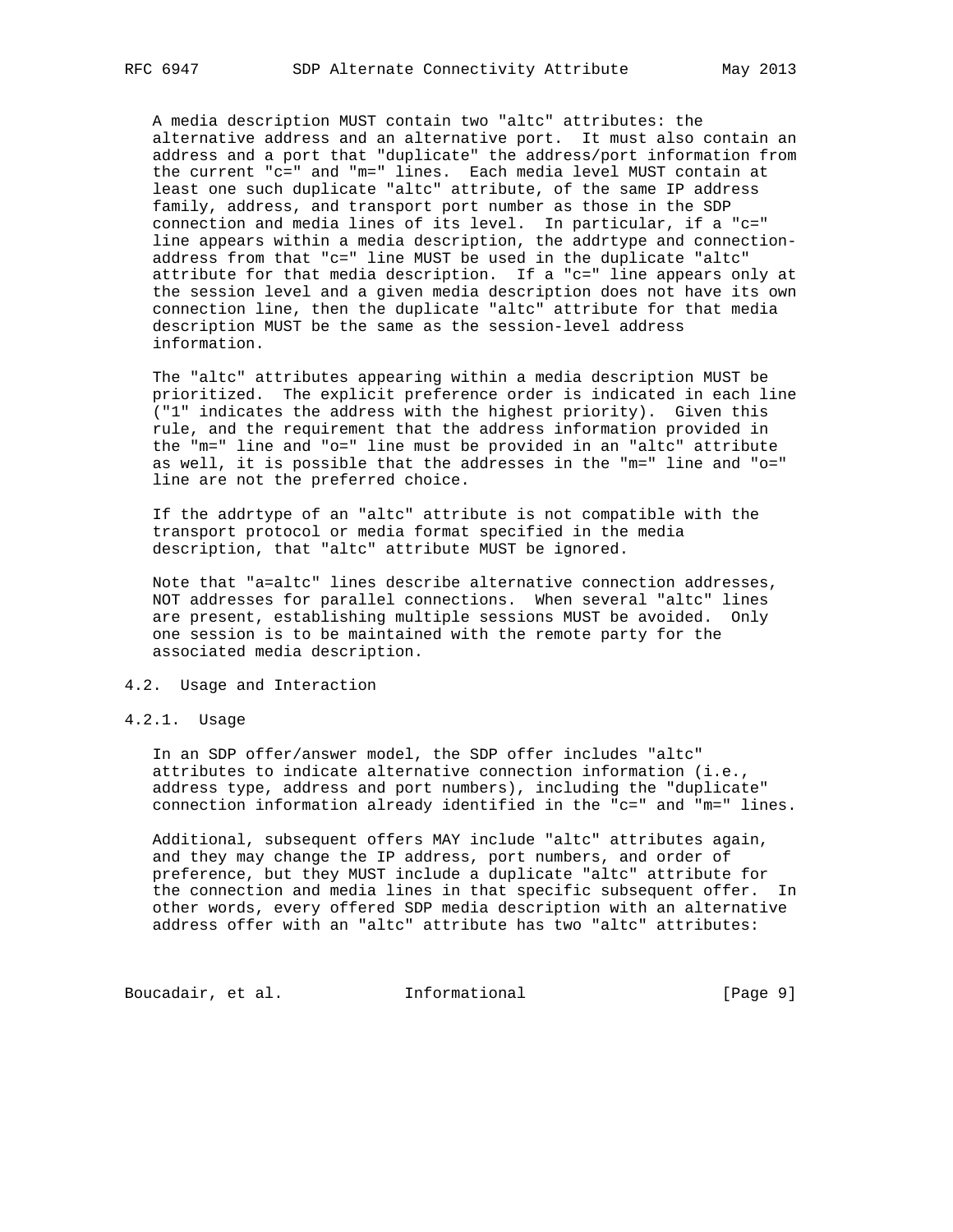- - one duplicating the "c=" and "m=" line information for that media description
	- one for the alternative

These need not be the same as the original SDP offer.

 The purpose of encoding a duplicate "altc" attribute is to allow receivers of the SDP offer to detect if a legacy SDP-changing middlebox has modified the "c=" and/or "m=" line address/port information. If the SDP answerer does not find a duplicate "altc" attribute value for which the address and port exactly match those in the "c=" line and "m=" line, the SDP answerer MUST ignore the "altc" attributes and use the "c=" and "m=" offered address/ports for the entire SDP instead, as if no "altc" attributes were present. The rationale for this is that many SDP-changing middleboxes will end the media sessions if they do not detect media flowing through them. If a middlebox modified the SDP addresses, media MUST be sent using the modified information.

 Note that for RTCP, if applicable for the given media types, each side would act as if the chosen "altc" attribute's port number was in the "m=" media line. Typically, this would mean that RTCP is sent to the port number equal to "RTP port + 1", unless some other attribute determines otherwise. For example, the RTP/RTCP multiplexing mechanism defined in [RFC5761] can still be used with ALTC, such that if both sides support multiplexing, they will indicate so using the "a=rtcp-mux" attribute, as defined in [RFC5761], but the IP connection address and port they use may be chosen using the ALTC mechanism.

 If the SDP offerer wishes to use the RTCP attribute defined in [RFC3605], a complication can arise, since it may not be clear which address choice the "a=rtcp" attribute applies to, relative to the choices offered by ALTC. Technically, RFC 3605 allows the address for RTCP to be indicated explicitly in the "a=rtcp" attribute itself, but this is optional and rarely used. For this reason, this document recommends using the "a=rtcp" attribute for the address choice encoded in the "m=" line and including an alternate RTCP port in the "a=altc" attribute corresponding to the alternative address. In other words, if the "a=rtcp" attribute explicitly encodes an address in its attribute, that address applies for ALTC, as per [RFC3605]. If it does not, then ALTC assumes that the "a=rtcp" attribute is for the address in the "m=" line, and the alternative "altc" attribute includes an RTCP alternate port number.

Boucadair, et al. Informational [Page 10]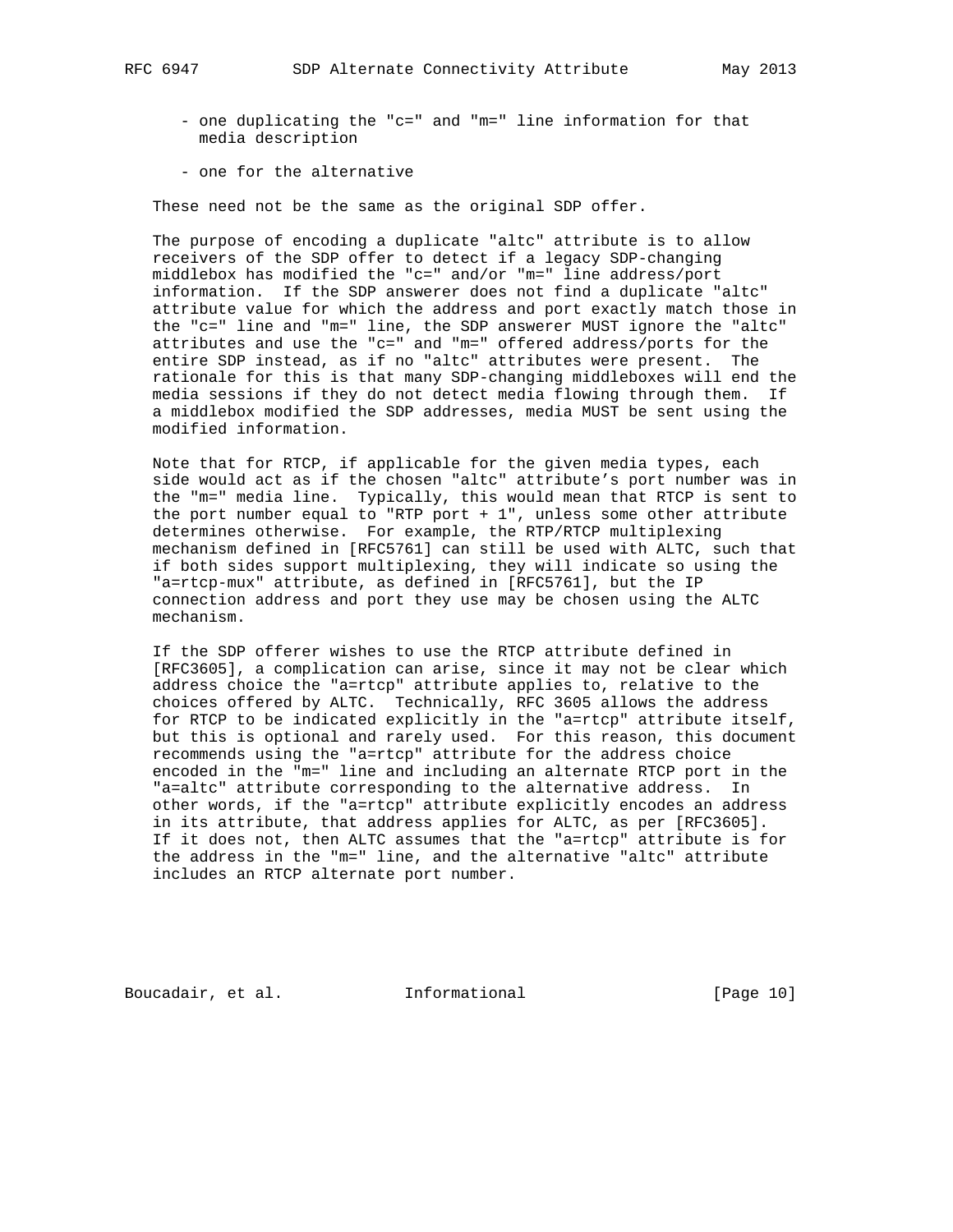# 4.2.2. Usage of ALTC in an SDP Answer

 The SDP answer SHOULD NOT contain "altc" attributes, because the answer's "c=" line implicitly and definitively chooses the address family from the offer and includes it in "c=" and "m=" lines of the answer. Furthermore, this avoids establishing several sessions simultaneously between the participating peers.

 Any solution requiring the use of ALTC in the SDP answer SHOULD document its usage, in particular how sessions are established between the participating peers.

4.2.3. Interaction with ICE

 Since ICE [RFC5245] also includes address and port number information in its candidate attributes, a potential problem arises: which one wins. Since ICE also includes specific ICE attributes in the SDP answer, the problem is easily avoided: if the SDP offerer supports both ALTC and ICE, it may include both sets of attributes in the same SDP offer. A legacy ICE-only answerer will simply ignore the "altc" attributes and use ICE. An ALTC-only answerer will ignore the ICE attributes and reply without them. An answerer that supports both MUST choose one and only one of the mechanisms to use: either ICE or ALTC. However, if the "m=" or "c=" line was changed by a middlebox, the rules for both ALTC and ICE would make the answerer revert to basic SDP semantics.

4.2.4. Interaction with SDP-Cap-Neg

 The ALTC mechanism is orthogonal to SDPCapNeg [RFC5939]. If the offerer supports both ALTC and SDPCapNeg, it may offer both.

5. IANA Considerations

Per this document, the following new SDP attribute has been assigned.

SDP Attribute ("att-field"):

| Attribute name        | altc                   |
|-----------------------|------------------------|
| Long form             | Alternate Connectivity |
| Type of name          | att-field              |
| Type of attribute     | Media level only       |
| Subject to charset No |                        |
| Purpose               | See Sections 1.2 and 3 |
| Specification         | Section 4              |

 The contact person for this registration is Mohamed Boucadair (email: mohamed.boucadair@orange.com; phone: +33 2 99 12 43 71).

Boucadair, et al. 1nformational 1999 [Page 11]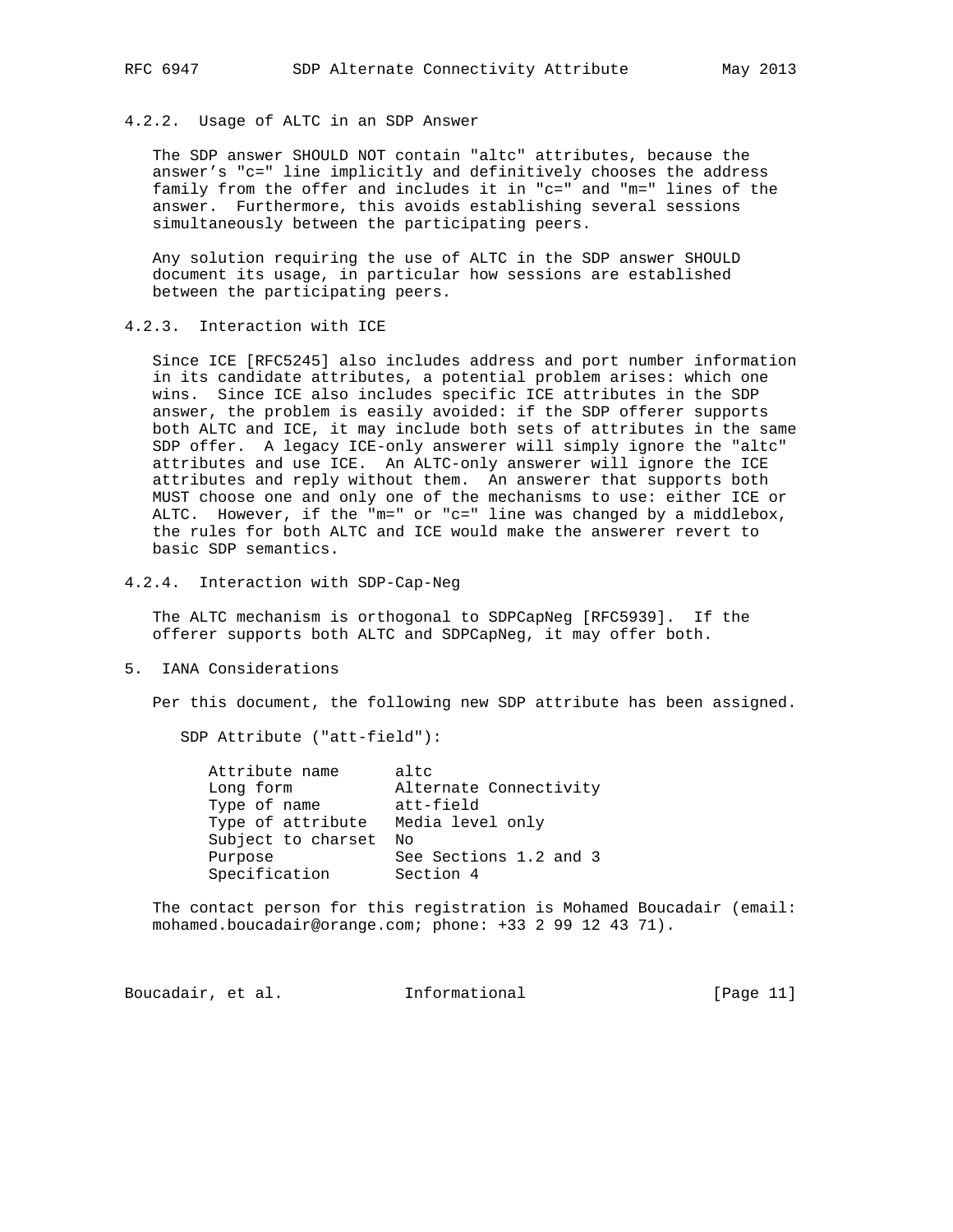### 6. Security Considerations

 The security implications for ALTC are effectively the same as they are for SDP in general [RFC4566].

7. Acknowledgements

 Many thanks to T. Taylor, F. Andreasen, and G. Camarillo for their review and comments.

- 8. References
- 8.1. Normative References
	- [RFC2119] Bradner, S., "Key words for use in RFCs to Indicate Requirement Levels", BCP 14, RFC 2119, March 1997.
	- [RFC3261] Rosenberg, J., Schulzrinne, H., Camarillo, G., Johnston, A., Peterson, J., Sparks, R., Handley, M., and E. Schooler, "SIP: Session Initiation Protocol", RFC 3261, June 2002.
	- [RFC3605] Huitema, C., "Real Time Control Protocol (RTCP) attribute in Session Description Protocol (SDP)", RFC 3605, October 2003.
	- [RFC4566] Handley, M., Jacobson, V., and C. Perkins, "SDP: Session Description Protocol", RFC 4566, July 2006.
	- [RFC5234] Crocker, D. and P. Overell, "Augmented BNF for Syntax Specifications: ABNF", STD 68, RFC 5234, January 2008.
	- [RFC5761] Perkins, C. and M. Westerlund, "Multiplexing RTP Data and Control Packets on a Single Port", RFC 5761, April 2010.
- 8.2. Informative References
	- [ADDR-ACQ]

 Tsou, T., Clauberg, A., Boucadair, M., Venaas, S., and Q. Sun, "Address Acquisition For Multicast Content When Source and Receiver Support Differing IP Versions", Work in Progress, January 2013.

[ADDR-FORMAT]

 Boucadair, M., Ed., Qin, J., Lee, Y., Venaas, S., Li, X., and M. Xu, "IPv6 Multicast Address With Embedded IPv4 Multicast Address", Work in Progress, April 2013.

Boucadair, et al. Informational [Page 12]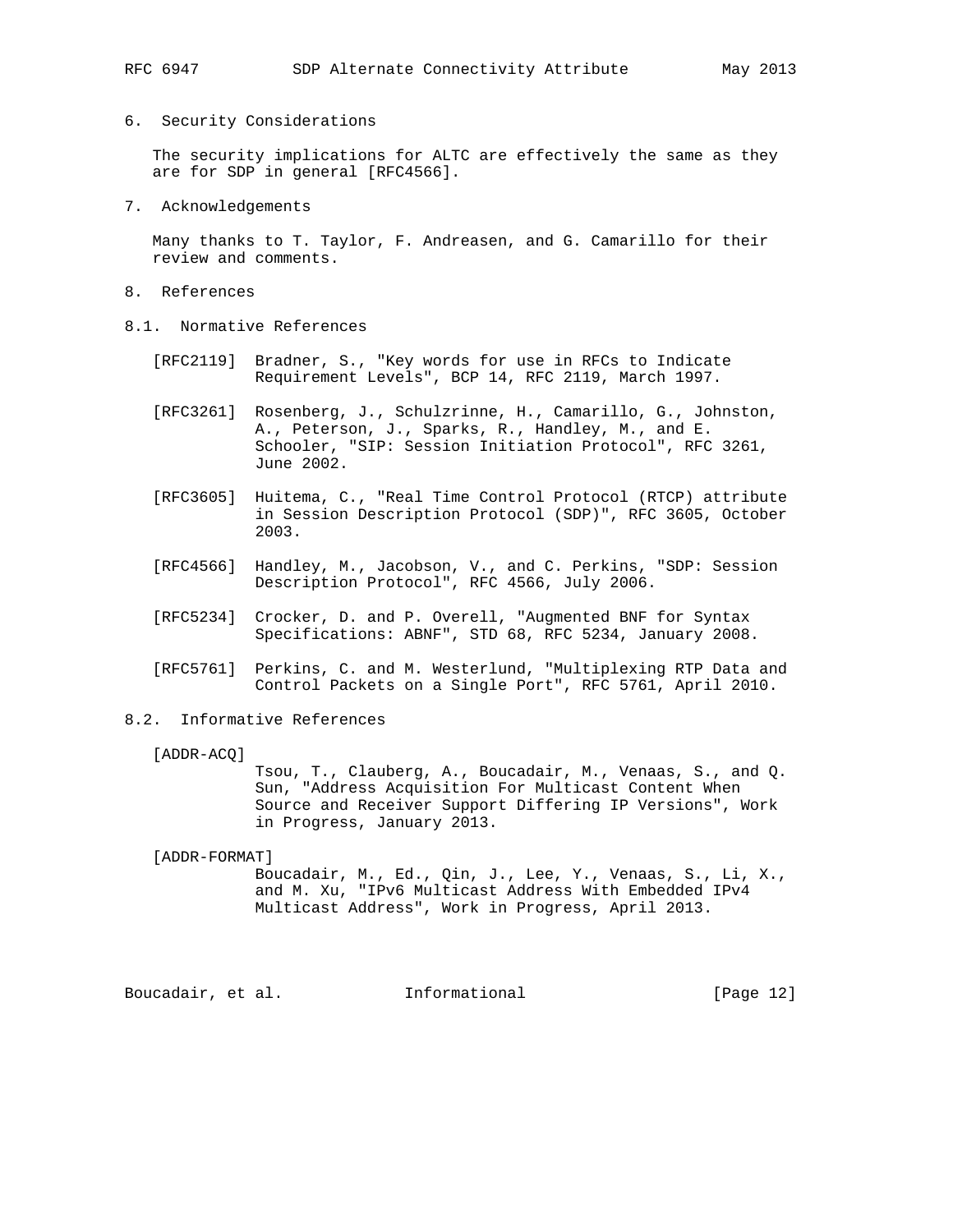[MULTRANS-FW] Venaas, S., Li, X., and C. Bao, "Framework for IPv4/IPv6 Multicast Translation", Work in Progress, June 2011.

[MULTRANS-PS]

 Jacquenet, C., Boucadair, M., Lee, Y., Qin, J., Tsou, T., and Q. Sun, "IPv4-IPv6 Multicast: Problem Statement and Use Cases", Work in Progress, March 2013.

#### [NAT64-EXP]

 Abdesselam, M., Boucadair, M., Hasnaoui, A., and J. Queiroz, "PCP NAT64 Experiments", Work in Progress, September 2012.

- [RFC2871] Rosenberg, J. and H. Schulzrinne, "A Framework for Telephony Routing over IP", RFC 2871, June 2000.
- [RFC4091] Camarillo, G. and J. Rosenberg, "The Alternative Network Address Types (ANAT) Semantics for the Session Description Protocol (SDP) Grouping Framework", RFC 4091, June 2005.
- [RFC4092] Camarillo, G. and J. Rosenberg, "Usage of the Session Description Protocol (SDP) Alternative Network Address Types (ANAT) Semantics in the Session Initiation Protocol (SIP)", RFC 4092, June 2005.
- [RFC5245] Rosenberg, J., "Interactive Connectivity Establishment (ICE): A Protocol for Network Address Translator (NAT) Traversal for Offer/Answer Protocols", RFC 5245, April 2010.
- [RFC5853] Hautakorpi, J., Camarillo, G., Penfield, R., Hawrylyshen, A., and M. Bhatia, "Requirements from Session Initiation Protocol (SIP) Session Border Control (SBC) Deployments", RFC 5853, April 2010.
- [RFC5939] Andreasen, F., "Session Description Protocol (SDP) Capability Negotiation", RFC 5939, September 2010.
- [RFC6146] Bagnulo, M., Matthews, P., and I. van Beijnum, "Stateful NAT64: Network Address and Protocol Translation from IPv6 Clients to IPv4 Servers", RFC 6146, April 2011.
- [RFC6157] Camarillo, G., El Malki, K., and V. Gurbani, "IPv6 Transition in the Session Initiation Protocol (SIP)", RFC 6157, April 2011.

Boucadair, et al. Informational [Page 13]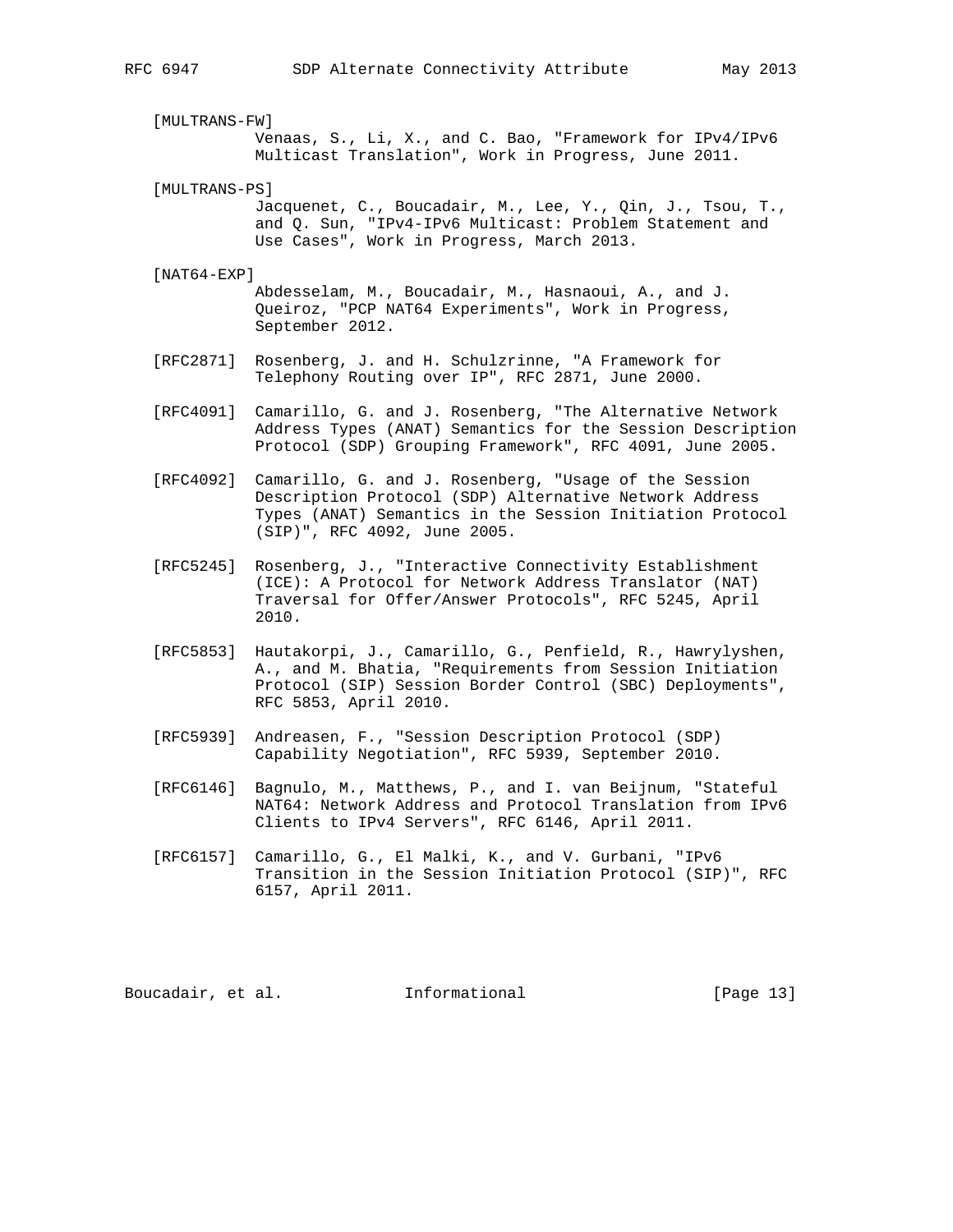- [RFC6333] Durand, A., Droms, R., Woodyatt, J., and Y. Lee, "Dual- Stack Lite Broadband Deployments Following IPv4 Exhaustion", RFC 6333, August 2011.
- [RFC6406] Malas, D. and J. Livingood, "Session PEERing for Multimedia INTerconnect (SPEERMINT) Architecture", RFC 6406, November 2011.
- [RFC6888] Perreault, S., Yamagata, I., Miyakawa, S., Nakagawa, A., and H. Ashida, "Common Requirements for Carrier-Grade NATs (CGNs)", BCP 127, RFC 6888, April 2013.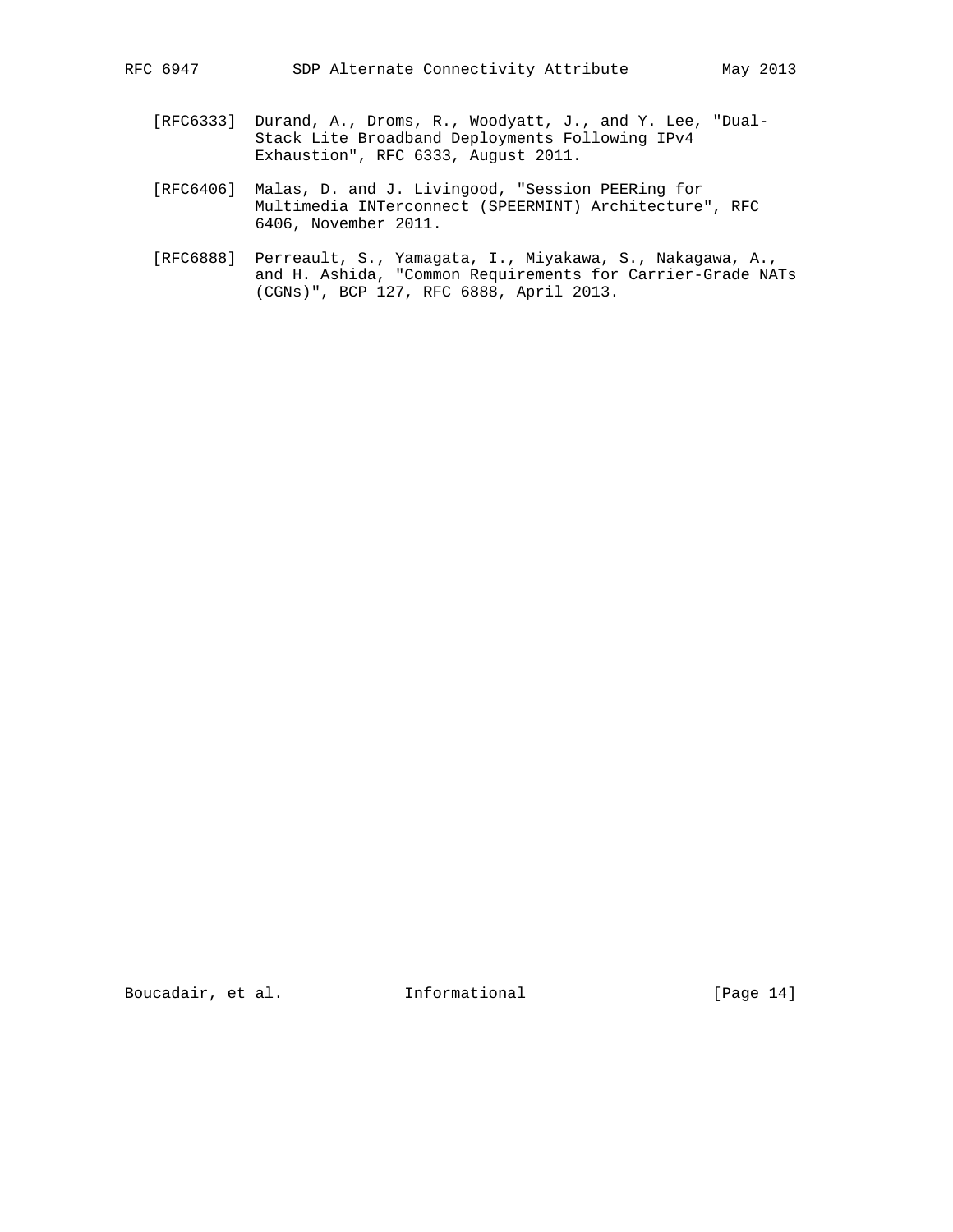Appendix A. ALTC Use Cases

A.1. Terminology

The following terms are used when discussing the ALTC use cases:

- o SBE (Signaling Path Border Element) denotes a functional element, located at the boundaries of an ITAD (IP Telephony Administrative Domain) [RFC2871], that is responsible for intercepting signaling flows received from UAs and relaying them to the core service platform. An SBE may be located at the access segment (i.e., be the service contact point for UAs), or be located at the interconnection with adjacent domains [RFC6406]. An SBE controls one or more DBEs. The SBE and DBE may be located in the same device (e.g., the SBC [RFC5853]) or be separated.
- o DBE (Data Path Border Element) denotes a functional element, located at the boundaries of an ITAD, that is responsible for intercepting media/data flows received from UAs and relaying them to another DBE (or media servers, e.g., an announcement server or IVR). An example of a DBE is a media gateway that intercepts RTP flows. An SBE may be located at the access segment (i.e., be the service contact point for UAs) or be located at the interconnection with adjacent domains ([RFC6406]).
- o Core service platform ("core SPF") is a macro functional block including session routing, interfaces to advanced services, and access control.

 Figure 2 provides an overview of the overall architecture, including the SBE, DBE, and core service platform.

Boucadair, et al. 1nformational [Page 15]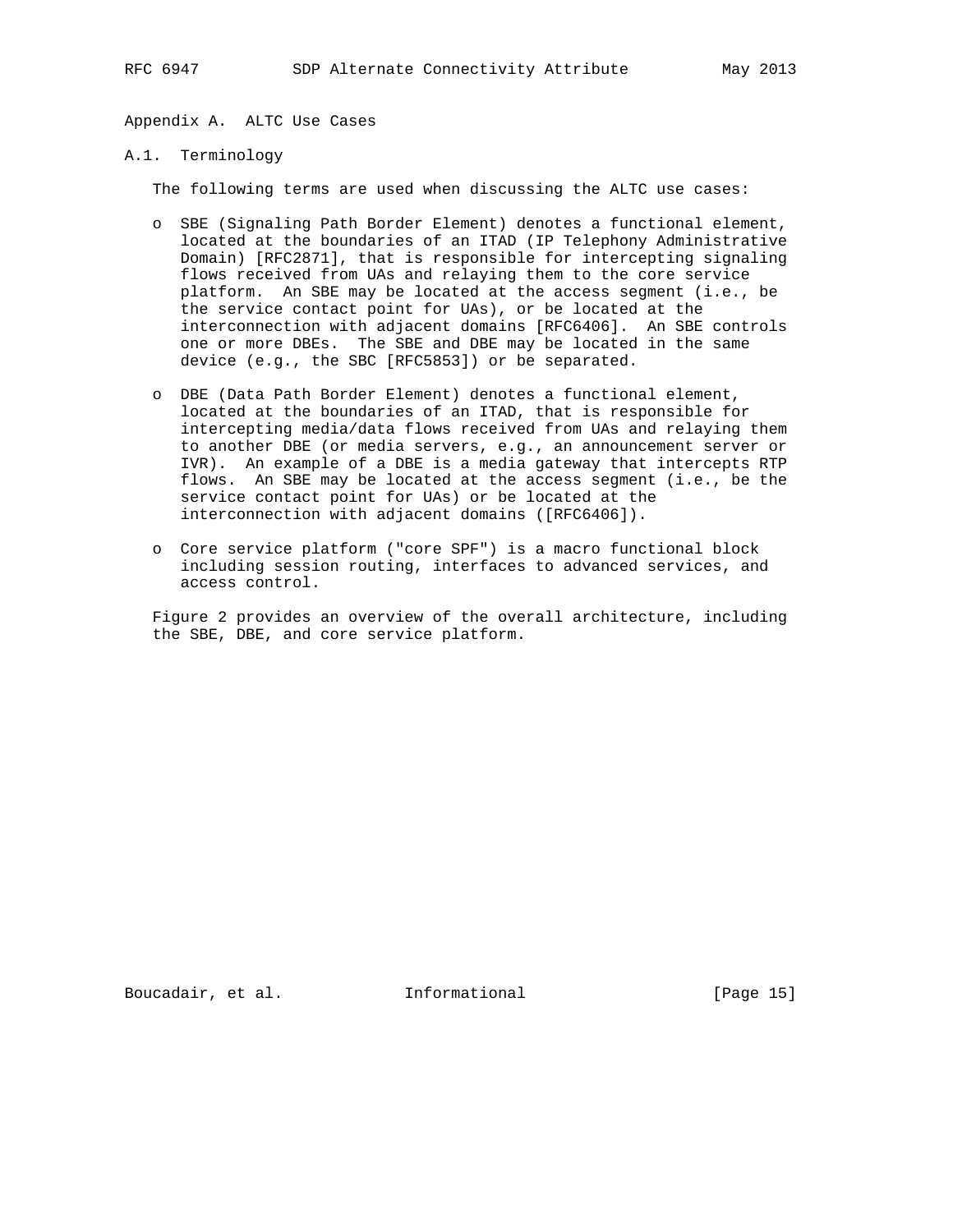

SIP UA can be embedded in the CPE or in a host behind the CPE

Figure 2: Service Architecture Overview

A.2. Multicast Use Case

 Recently, a significant effort has been undertaken within the IETF to specify new mechanisms to interconnect IPv6-only hosts to IPv4-only servers (e.g., [RFC6146]). This effort exclusively covered unicast transfer mode. An ongoing initiative, called "multrans", has been launched to cover multicast issues that are encountered during IPv6 transition. The overall problem statement is documented in [MULTRANS-PS].

 A particular issue encountered in the context of IPv4/IPv6 coexistence and IPv6 transition of multicast services is the discovery of the multicast group and source (refer to Section 3.4 of [MULTRANS-PS]):

- o For an IPv6-only receiver requesting multicast content generated by an IPv4-only source:
	- \* An ALG is required to help the IPv6 receiver select the appropriate IP address when only the IPv4 address is advertised (e.g., using SDP). Otherwise, access to the IPv4 multicast content cannot be offered to the IPv6 receiver. The ALG may be located downstream of the receiver. As such, the ALG does not know in advance whether the receiver is dual-stack or IPv6-only. The ALG may be tuned to insert both the original IPv4 address and the corresponding IPv6 multicast address using, for instance, the ALTC SDP attribute.

Boucadair, et al. 1nformational [Page 16]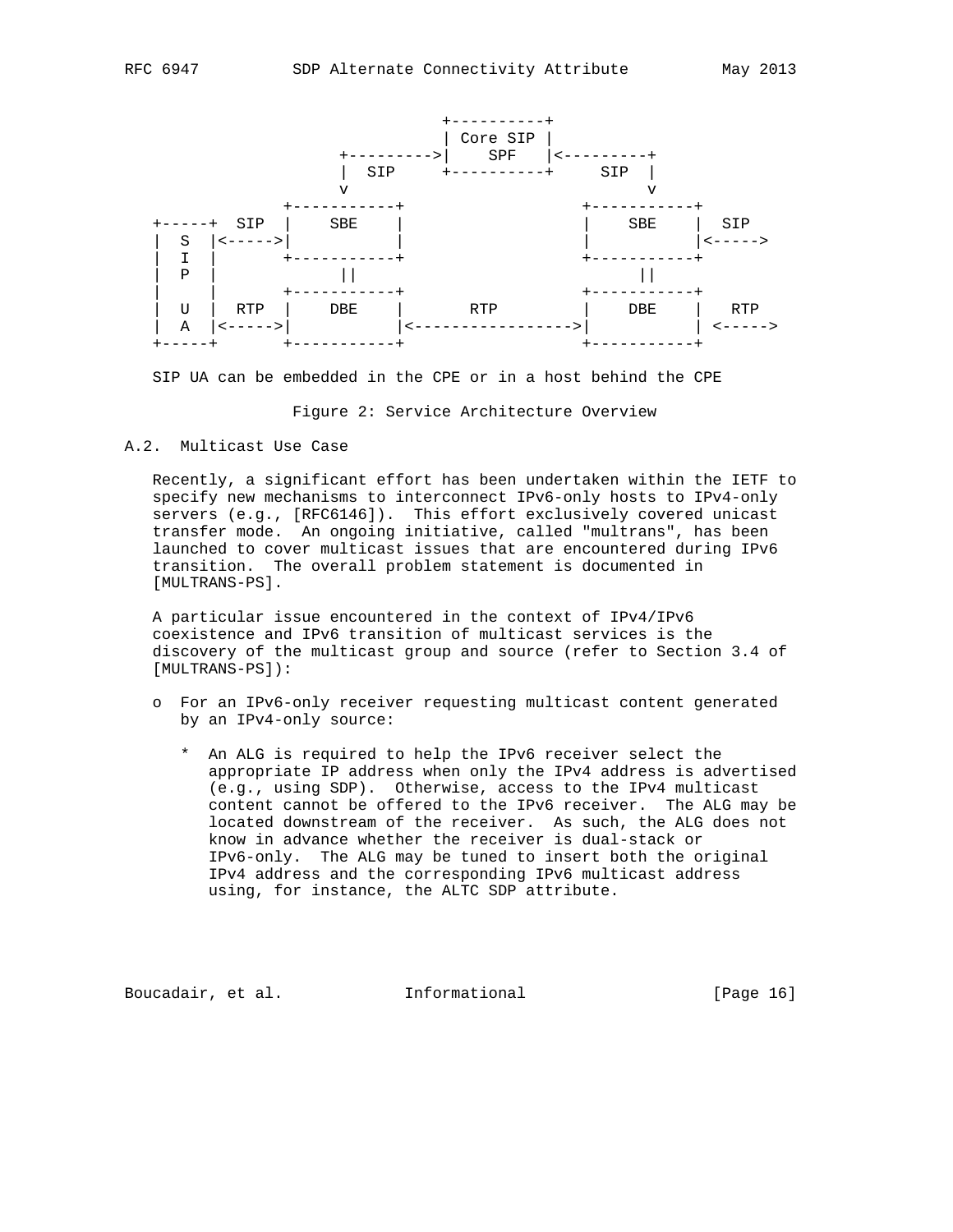- \* To avoid involving an ALG in the path, an IPv4-only source can advertise both its IPv4 address and its IPv4-embedded IPv6 multicast address [ADDR-FORMAT] using, for instance, the ALTC SDP attribute.
- o For a dual-stack source sending its multicast content over IPv4 and IPv6, both IPv4 and IPv6 addresses need to be inserted in the SDP part. A means (e.g., ALTC) is needed for this purpose.
- A.3. Introducing IPv6 into SIP-Based Architectures
- A.3.1. Avoiding Crossing CGN Devices

 Some service providers are in the process of enabling DS-Lite [RFC6333] as a means to continue delivering IPv4 services to their customers. To avoiding crossing four levels of NAT when establishing a media session (two NATs in the DS-Lite Address Family Transition Router (AFTR) and two NATs in the DBE), it is recommended to enable IPv6 functions in some SBEs/DBEs. Then, DS-Lite AFTRs will not be crossed for DS-Lite serviced customers if their UA is IPv6-enabled:

- o For a SIP UA embedded in the CPE, this is easy to implement since the SIP UA [RFC3261] can be tuned to behave as an IPv6-only UA when DS-Lite is enabled. No ALTC is required for this use case.
- o For SIP UAs located behind the CPE, a solution to indicate both IPv4 and IPv6 (e.g., ALTC) is required in order to avoid crossing the DS-Lite CGN.
- A.3.2. Basic Scenario for IPv6 SIP Service Delivery

 A basic solution to deliver SIP-based services using an IPv4-only core service platform to an IPv6-enabled UA is to enable the IPv4/IPv6 interworking function in the SBE/DBE. Signaling and media between two SBEs and DBEs is maintained over IPv4. IPv6 is used between an IPv6-enabled UA and an SBE/DBE.

 Figure 3 shows the results of session establishment between UAs. In this scenario, the IPv4/IPv6 interworking function is invoked even when both involved UAs are IPv6-enabled.

Boucadair, et al. 1nformational [Page 17]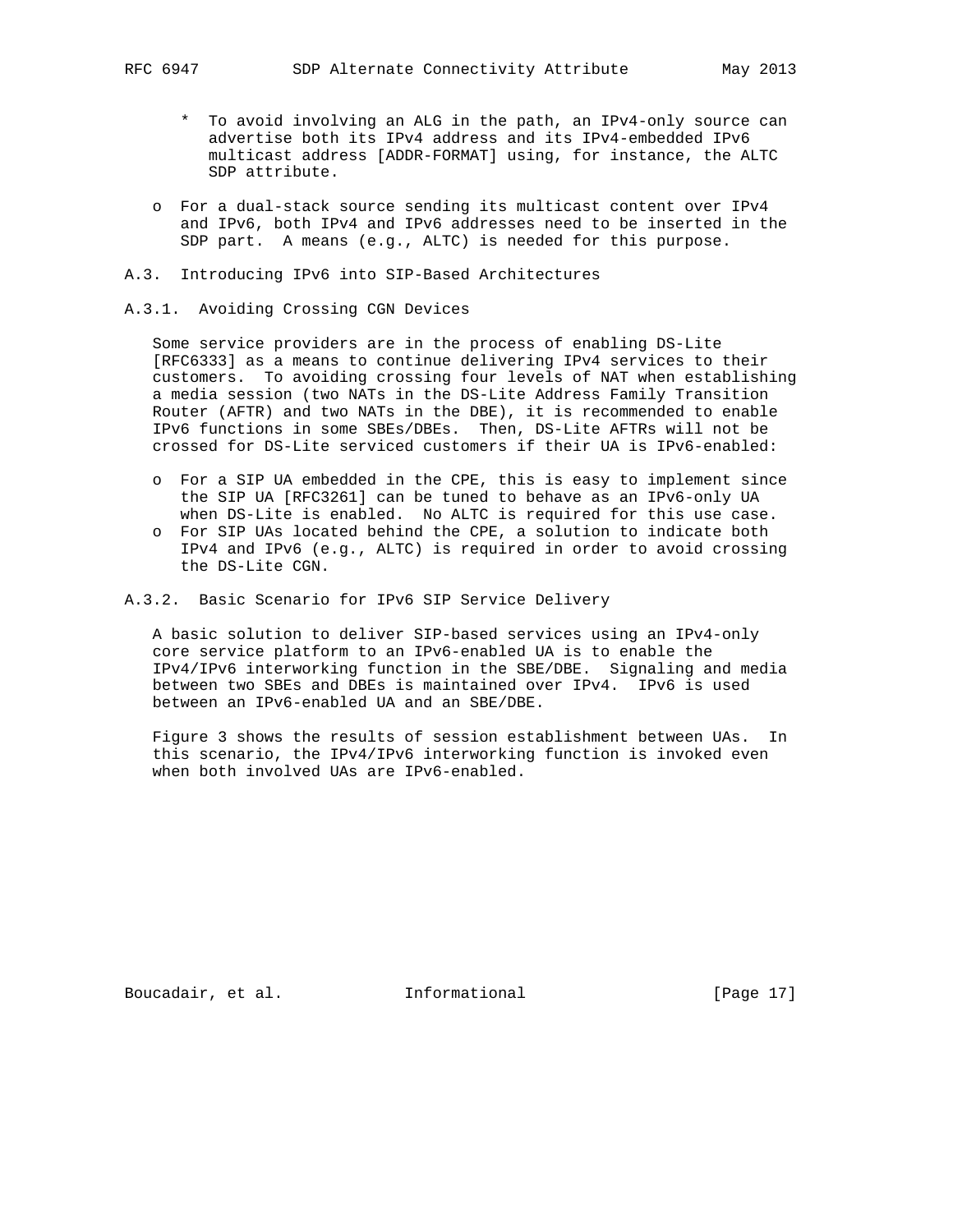

Figure 3: Basic Scenario

 It may be valuable for service providers to consider solutions that avoid redundant IPv4/IPv6 NATs and that avoid involving several DBEs.

A.3.3. Avoiding IPv4/IPv6 Interworking

 A solution to indicate both IPv4 and IPv4 addresses is required for service providers that want the following:

- 1. A means to promote the invocation of IPv6 transfer capabilities that can be enabled, while no parsing errors are experienced by core service legacy nodes.
- 2. To optimize the cost related to IPv4-IPv6 translation licenses.
- 3. To reduce the dual-stack lifetime.
- 4. To maintain an IPv4-only core.
- 5. To have a set of SBEs/DBEs that are IPv6-enabled.

Boucadair, et al. Informational [Page 18]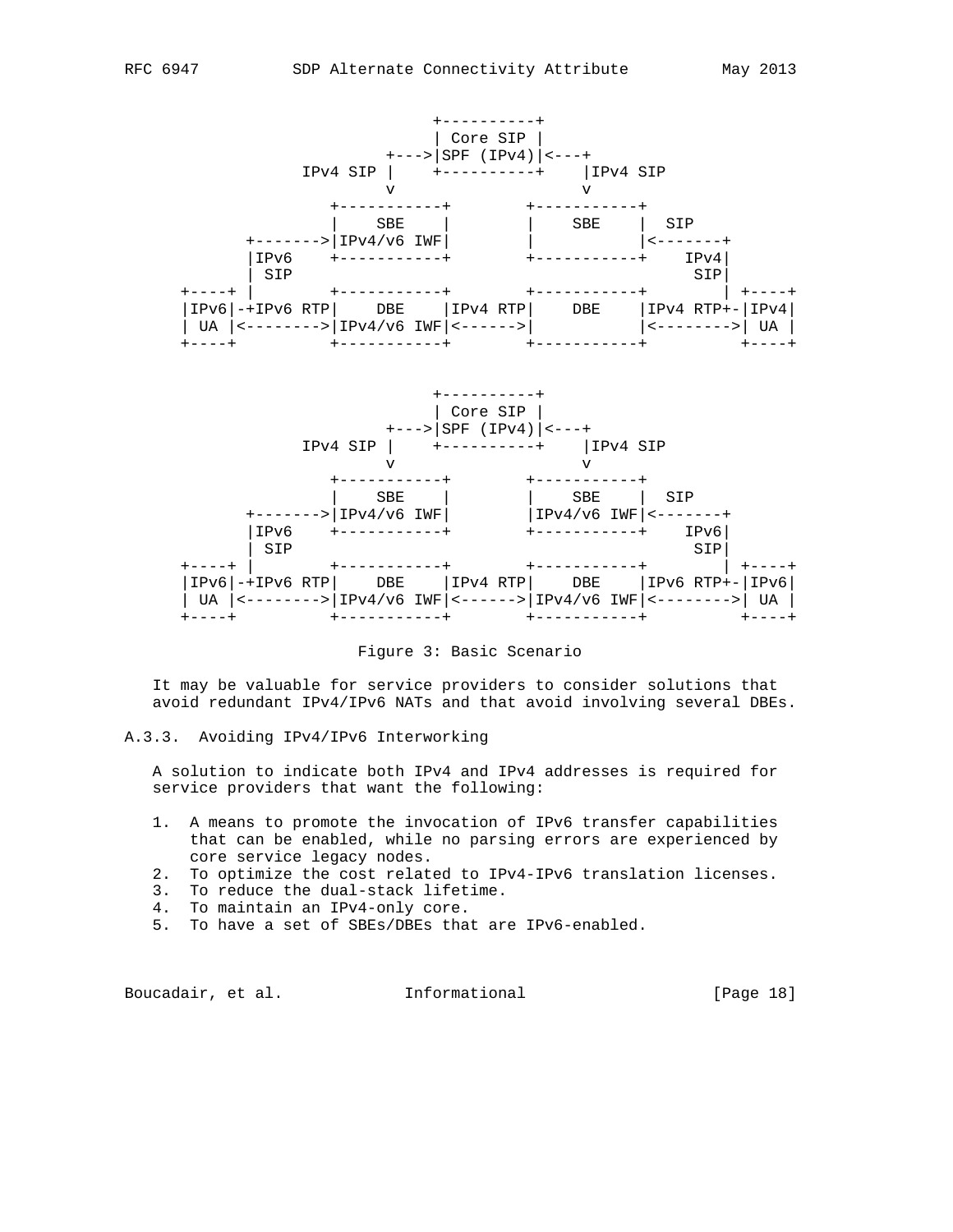This section provides an overview of the procedure to avoid IPv4/IPv6 interworking.

 When an SBE receives an INVITE, it instantiates in its DBE an IPv6-IPv6 context and an IPv6-IPv4 context. Both an IPv6 address and an IPv4 address are returned, together with other information such as port numbers. The SBE builds an SDP offer, including both the IPv4 and IPv6-related information using the "altc" attribute. IPv6 is indicated as the preferred connectivity type; see Figure 4.

> o=- 25678 753849 IN IP4 192.0.2.2 c=IN IP4 192.0.2.2 m=audio 12340 RTP/AVP 0 8 a=altc:1 IP6 2001:db8::2 6000 a=altc:2 IP4 192.0.2.2 12340

Figure 4: SDP Offer Updated by the SBE

 The request is then forwarded to the core SPF, which, in turn, forwards it to the terminating SBE.

- o If this SBE is a legacy one, then it will ignore "altc" attributes and use the "c=" line.
- o If the terminating SBE is IPv6-enabled:
	- \* If the called UA is IPv4 only, then an IPv6-IPv4 context is created in the corresponding DBE.
	- \* If the called UA is IPv6-enabled, then an IPv6-IPv6 context is created in the corresponding DBE.

 Figure 5 shows the results of the procedure when placing a session between an IPv4 and IPv6 UAs, while Figure 6 shows the results of establishing a session between two IPv6-enabled UAs. The result is still not optimal since redundant NAT66 is required (Appendix A.3.4).

Boucadair, et al. Informational [Page 19]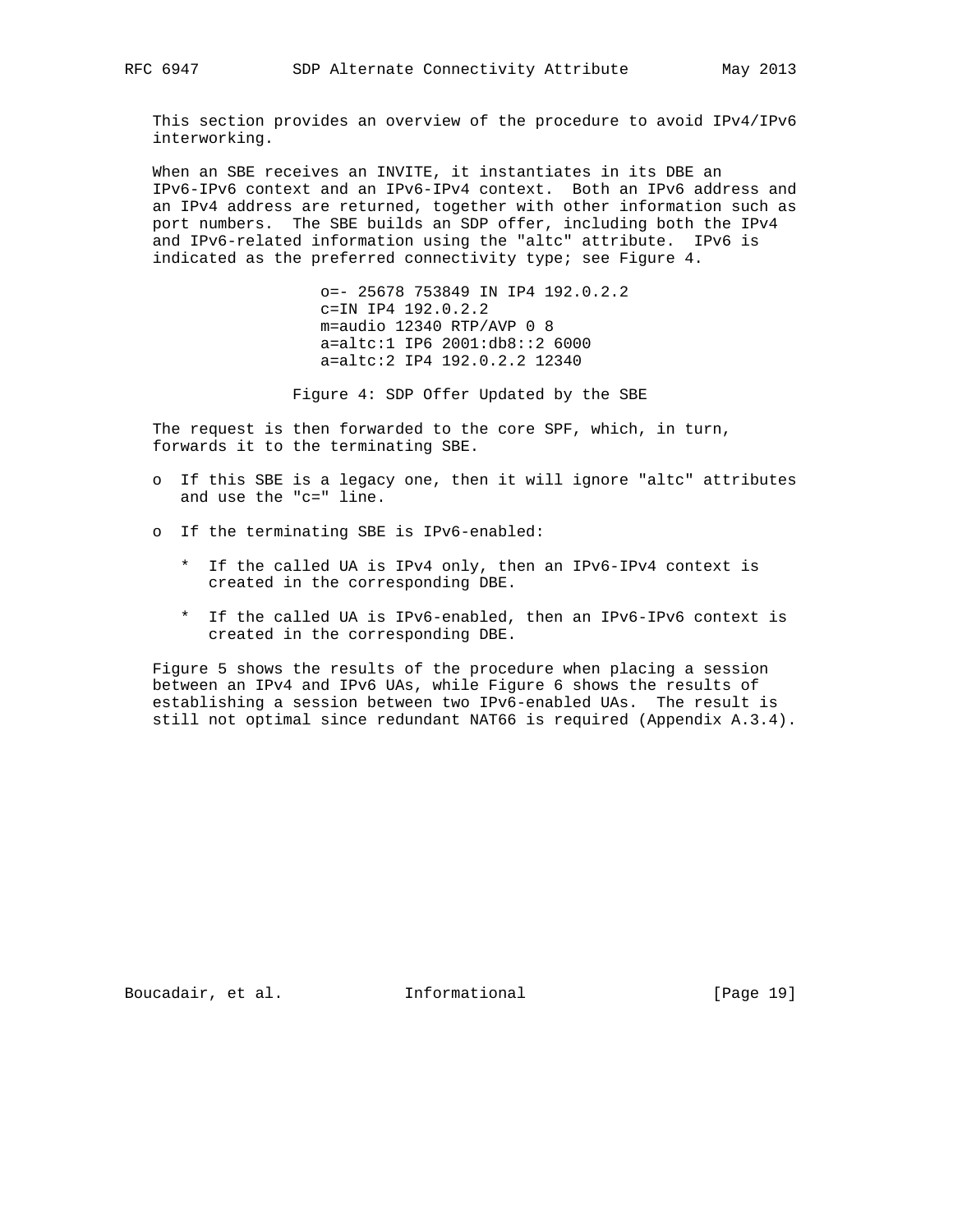







#### A.3.4. DBE Bypass Procedure

 For service providers wanting to involve only one DBE in the media path when not all SBEs/DBEs and UAs are IPv6-enabled, a means to indicate both IPv4 and IPv6 addresses without inducing session failures is required. This section proposes an example procedure using the "altc" attribute.

 When the originating SBE receives an INVITE from an IPv6-enabled UA, it instantiates in its DBE an IPv6-IPv6 context and an IPv6-IPv4 context. Both an IPv6 address and an IPv4 address are returned, together with other information, such as port numbers. The SBE

Boucadair, et al. 1nformational 1999 [Page 20]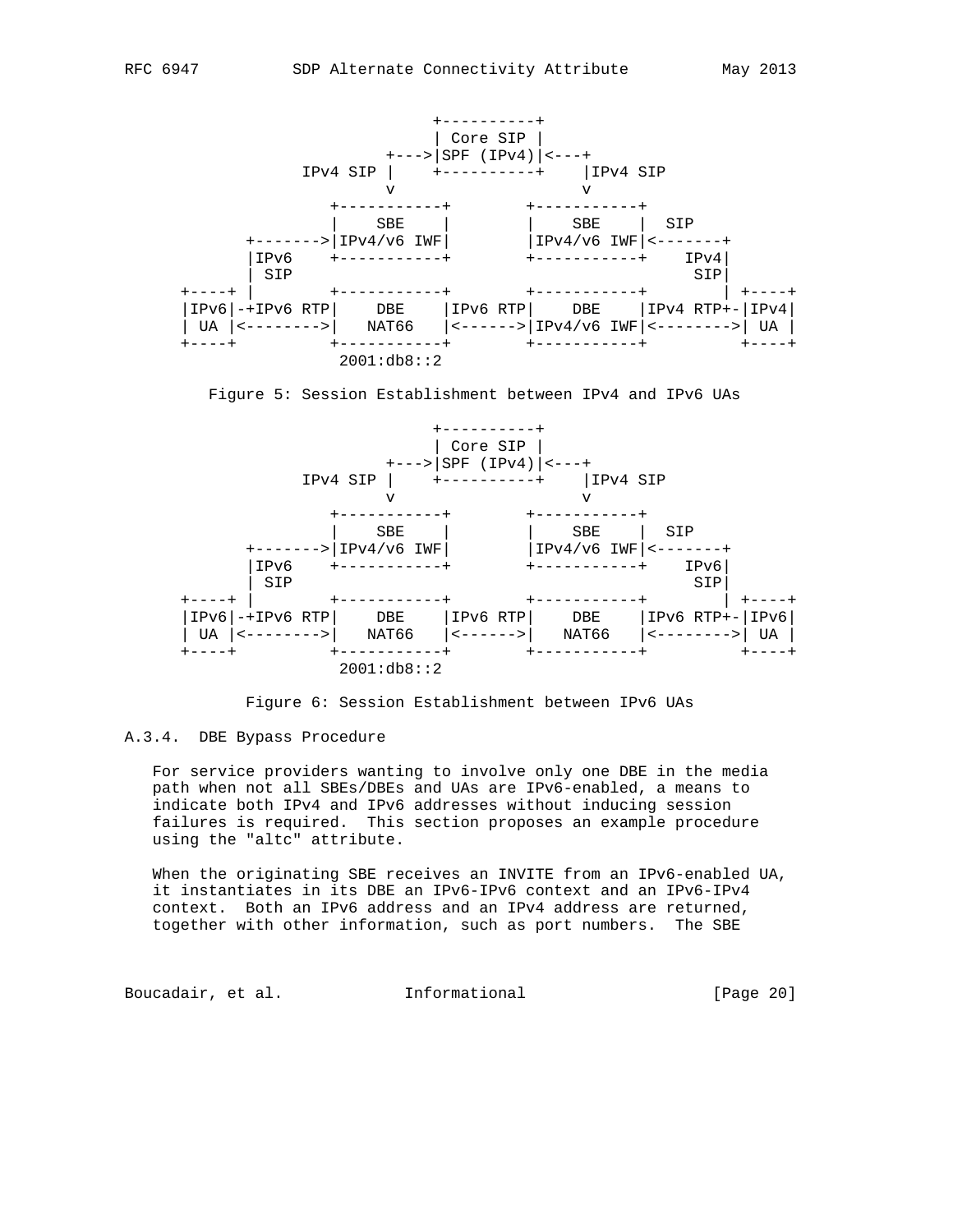builds an SDP offer, including both IPv4 and IPv6-related information using the "altc" attribute (Figure 7). IPv6 is indicated as preferred connectivity type.

> o=- 25678 753849 IN IP4 192.0.2.2 c=IN IP4 192.0.2.2 m=audio 12340 RTP/AVP 0 8 a=altc:1 IP6 2001:db8::2 6000 a=altc:2 IP4 192.0.2.2 12340

Figure 7: SDP Offer Updated by the SBE

 The request is then forwarded to the core SPF, which, in turn, forwards it to the terminating SBE:

- o If the destination UA is IPv6 or reachable with a public IPv4 address, the SBEs only forwards the request without altering the SDP offer. No parsing error is experienced by core service nodes since ALTC is backward compatible.
- o If the terminating SBE does not support ALTC, it will ignore this attribute and use the legacy procedure.

 As a consequence, only one DBE is maintained in the path when one of the involved parties is IPv6-enabled. Figure 8 shows the overall procedure when the involved UAs are IPv6-enabled.



Figure 8: DBE Bypass Overview

Boucadair, et al. Informational [Page 21]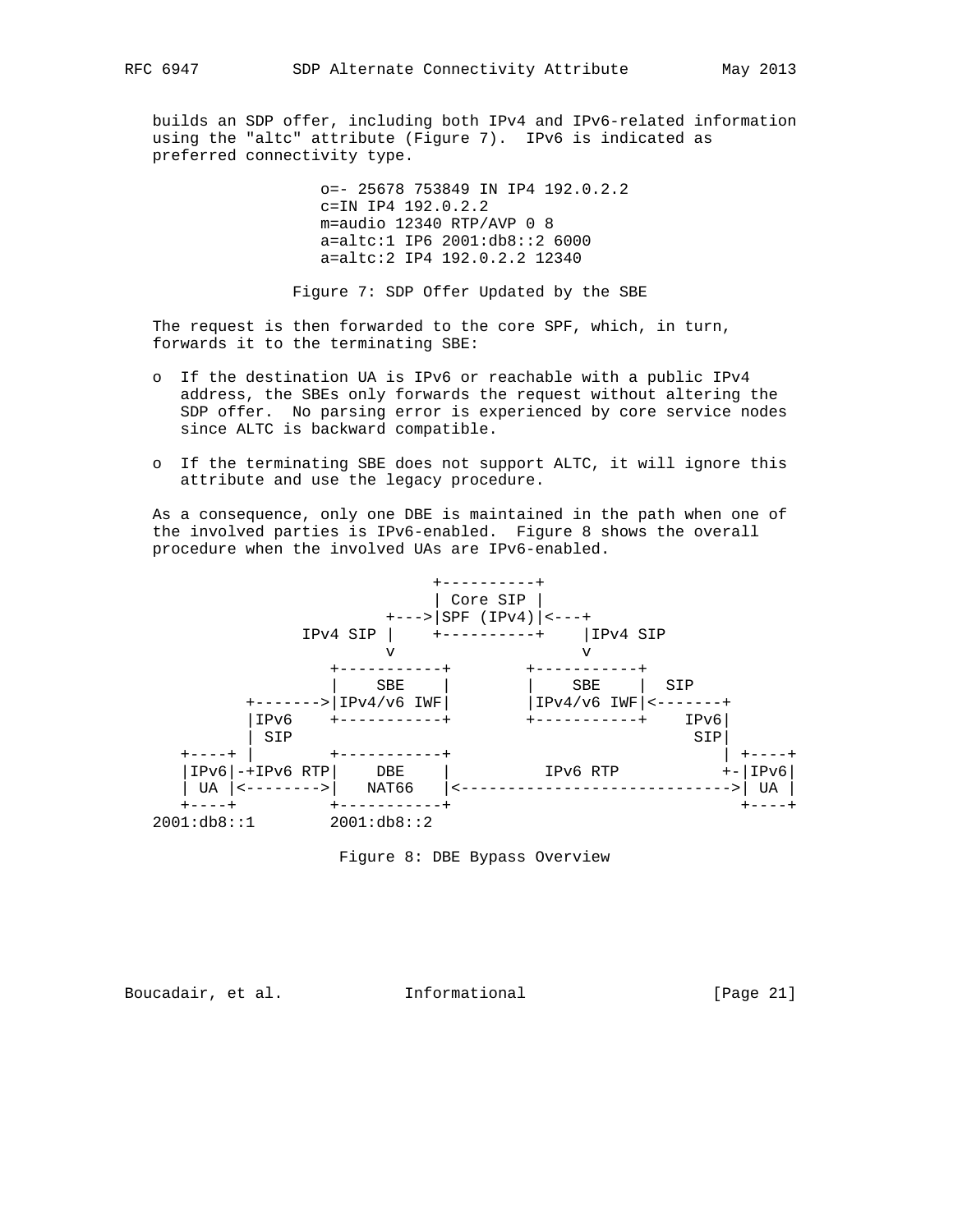The main advantages of such a solution are as follows:

- o DBE resources are optimized.
- o No redundant NAT is maintained in the path when IPv6-enabled UAs are involved.
- o End-to-end delay is optimized.
- o The robustness of the service is optimized since the delivery of the service relies on fewer nodes.
- o The signaling path is also optimized since no communication between the SBE and DBE at the terminating side is required for some sessions. (That communication would be through the Service Policy Decision Function (SPDF) in a Telecoms and Internet converged Services and Protocols for Advanced Networks/IP Multimedia Subsystem (TISPAN/IMS) context.)

A.3.5. Direct Communications between IPv6-Enabled User Agents

 For service providers wanting to allow direct IPv6 communications between IPv6-enabled UAs, when not all SBEs/DBEs and UAs are IPv6-enabled, a means to indicate both the IPv4 and IPv6 addresses without inducing session failures is required. Below is an example of a proposed procedure using the "altc" attribute.

 At the SBE originating side, when the SBE receives an INVITE from the calling IPv6 UA (Figure 9), it uses ALTC to indicate two IP addresses:

- 1. An IPv4 address belonging to its controlled DBE.
- 2. The same IPv6 address and port as received in the initial offer made by the calling IPv6.

 Figure 9 shows an excerpted example of the SDP offer of the calling UA, and Figure 10 shows an excerpted example of the updated SDP offer generated by the originating SBE.

> o=- 25678 753849 IN IP6 2001:db8::1 c=IN IP6 2001:db8::1 m=audio 6000 RTP/AVP 0 8 Figure 9: SDP Offer of the Calling UA o=- 25678 753849 IN IP4 192.0.2.2 c=IN IP4 192.0.2.2 m=audio 12340 RTP/AVP 0 8 a=altc:1 IP6 2001:db8::1 6000 a=altc:2 IP4 192.0.2.2 12340

Figure 10: SDP Offer Updated by the SBE

Boucadair, et al. Informational [Page 22]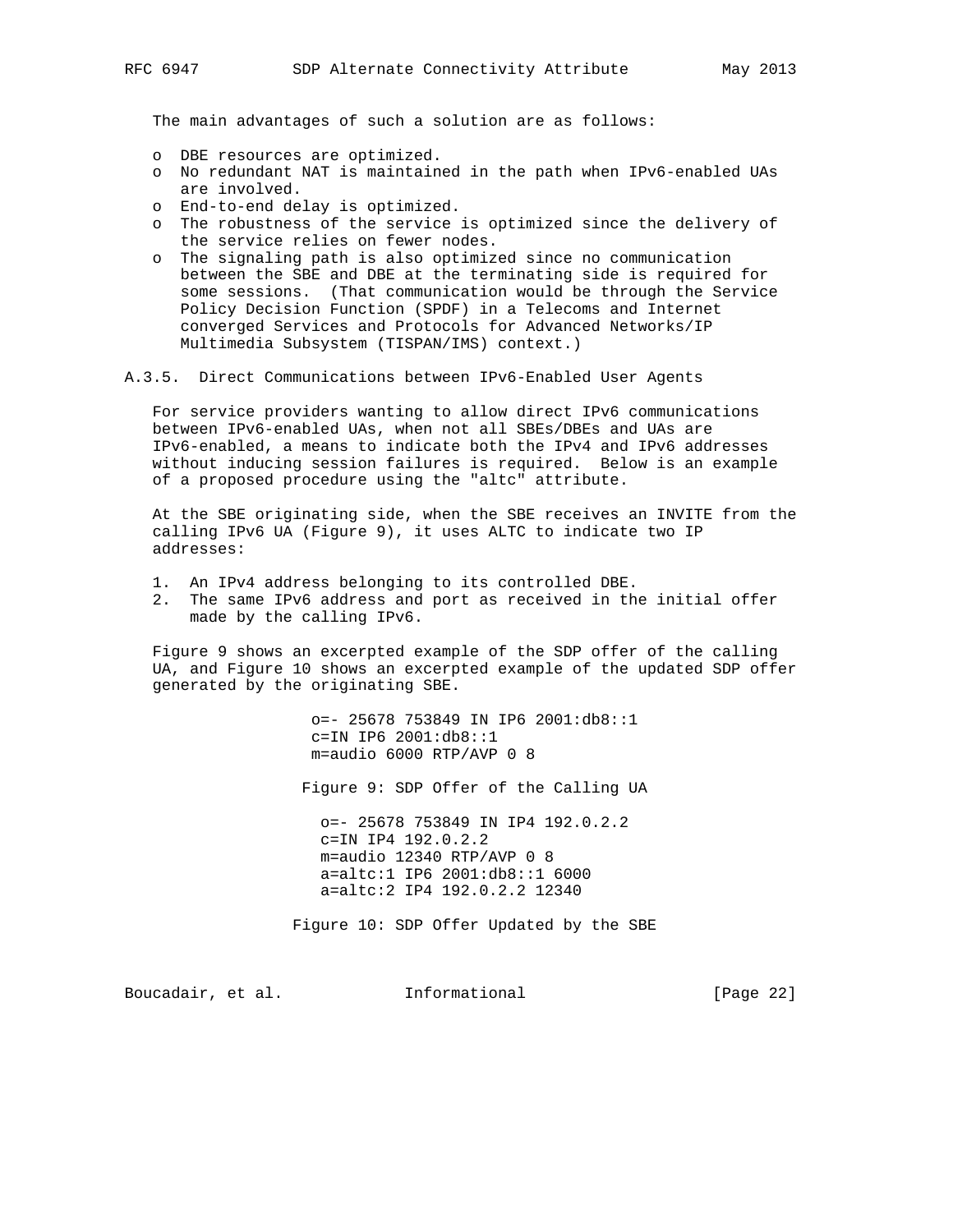The INVITE message will be routed appropriately to the destination SBE:

- 1. If the SBE is a legacy device (i.e., IPv4-only), it will ignore IPv6 addresses and will contact its DBE to instantiate an IPv4-IPv4 context.
- 2. If the SBE is IPv6-enabled, it will only forward the INVITE to the address of contact of the called party:
	- a. If the called party is IPv6-enabled, the communication will be placed using IPv6. As such, no DBE is involved in the data path, as illustrated in Figure 11.
	- b. Otherwise, IPv4 will be used between the originating DBE and the called UA.



Figure 11: Direct IPv6 Communication